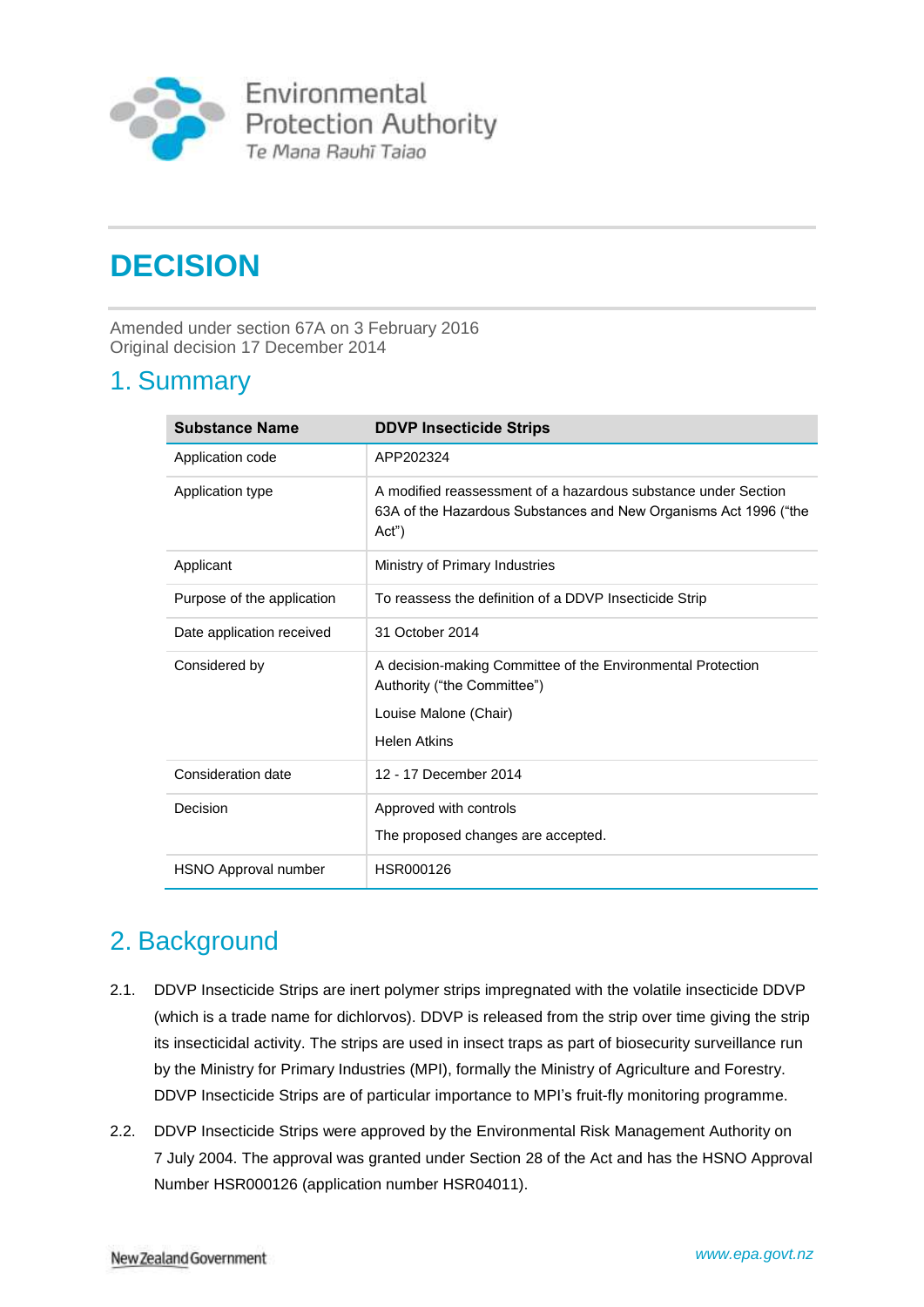- 2.3. The approval (HSR000126) restricts the use of DDVP Insecticide Strips to MPI's fruit fly surveillance programme. The approval also specifies that the strips must weigh 2.6 g and contain a maximum of 22% DDVP by weight. This specification is equivalent to a maximum of 0.572 g of DDVP per strip.
- 2.4. The current specification excludes strips containing up to 0.572 g of DDVP if they weigh more than 2.6 g (i.e. if they contain a larger amount of inert polymer material).
- 2.5. Despite several manufacturers internationally producing DDVP Insecticide Strips, or similar devices with different dimensions, only one product meets the specifications of approval HSR000126. The manufacturer of that product has a minimum production run that exceeds the needs of the New Zealand biosecurity monitoring programme, resulting in more strips being ordered than can be used before their expiry date.
- 2.6. The Ministry for Primary Industries have requested this modified re-assessment to broaden the scope of the approval so that they can purchase alternative brands of strips and use them in any of their biosecurity programmes. In practice the current approval limits MPI to one brand and grade of strip and limits their use to the fruit fly surveillance programme.

## 3. Proposed changes

3.1. The proposed changes to the controls are shown in Table 1.

**Table 1: Comparison of original wording and the proposed changes**

| <b>Original wording</b>                                                                                                                                                                       | <b>New Wording</b>                                                                                                                                                                                    |
|-----------------------------------------------------------------------------------------------------------------------------------------------------------------------------------------------|-------------------------------------------------------------------------------------------------------------------------------------------------------------------------------------------------------|
| [all references to] DDVP Insecticide Strip                                                                                                                                                    | <b>DDVP Impregnated Device</b>                                                                                                                                                                        |
| [all references to] the Ministry of Agriculture<br>and Forestry                                                                                                                               | the Ministry for <b>Primary Industries</b>                                                                                                                                                            |
| DDVP Insecticide Strip shall only be<br>imported by the Ministry of Agriculture and<br>Forestry and shall only be used in outdoor<br>insect traps for the fruit fly surveillance<br>programme | DDVP Insecticide-Impregnated Devices must only be<br>imported by the Ministry for Primary Industries and must<br>only be used in outdoor insect traps in <b>biosecurity</b><br>monitoring programmes. |
| The size of each DDVP Insecticide Strip<br>shall be restricted to 2.6g with a total<br>dichlorvos content no greater than 22% by<br>weight                                                    | The maximum amount of dichlorvos in each DDVP<br>Impregnated Device must not exceed 22% by weight and<br>0.72 g of dichlorvos.                                                                        |

3.2. Note that the proposed changes include changing the name of the substance from DDVP Insecticide Strips to DDVP Impregnated Devices. This document will use the new name for the substance (DDVP Impregnated Devices) from this point forward.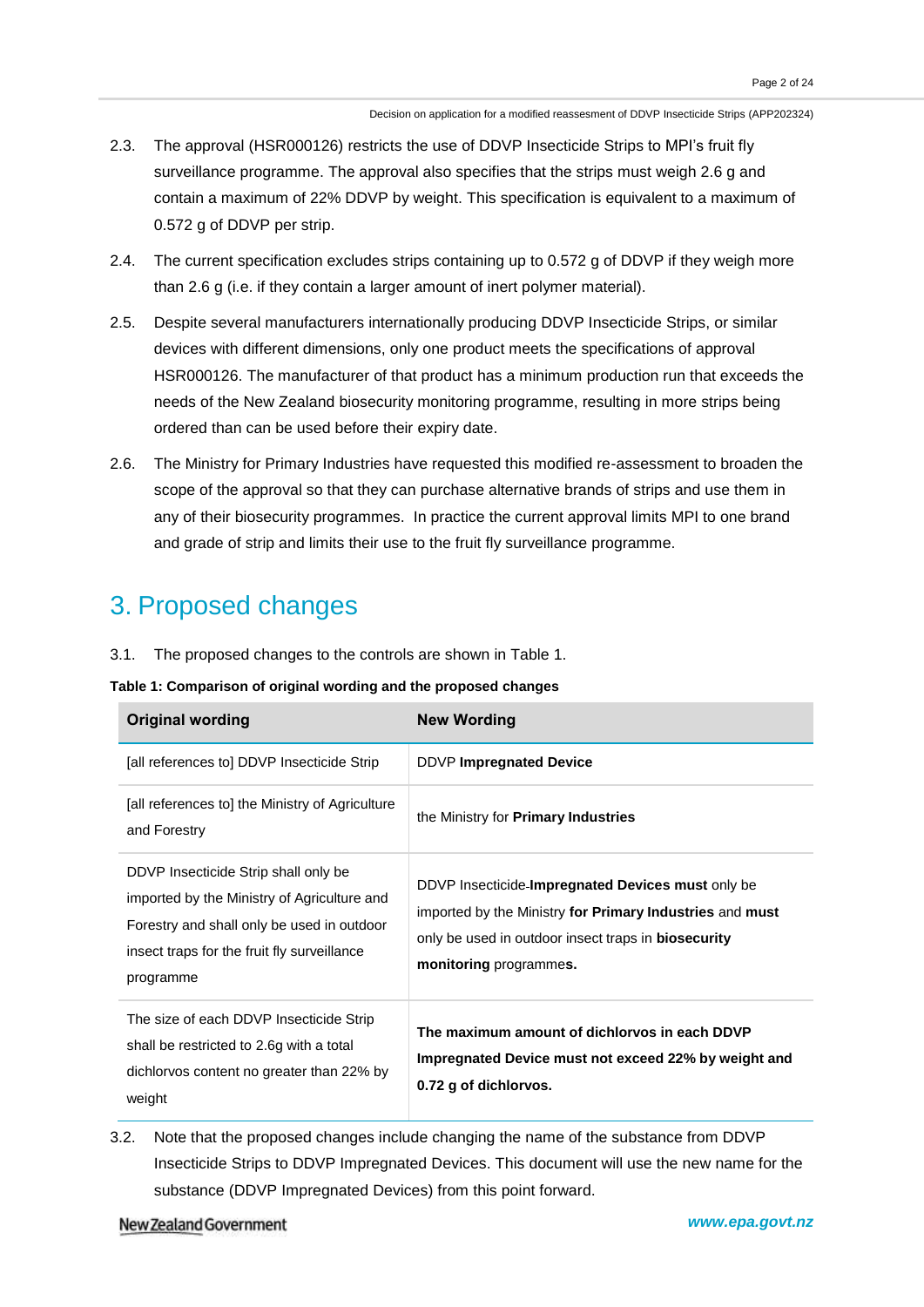## 4. Process and consultation

- 4.1. Grounds to reassess the DDVP Impregnated Devices approval were formally established in accordance with section 62 of the Act on 2 July 2014.
- 4.2. The current application to modify the scope of the DDVP Impregnated Devices approval was formally received pursuant to section 63A of the Act on 22 October 2014.
- 4.3. The application was not publicly notified in accordance with section 53 of the Act because the current approval is limited to one importer and one user, MPI, who is the applicant. Therefore no other parties were considered affected by the proposed modifications to the approval and it was not considered of significant public interest.
- 4.4. Section 63A(5) of the Act states that if the Authority does not publicly notify an application for a modified reassessment, then the Authority must:
	- *do everything reasonably practicable on its part to consult with all persons who, in its opinion, may be affected by the reassessment; and*
	- *give those persons a reasonable opportunity to make submissions and comments to the Authority on the reassessment; and*
	- *consider all submissions and comments received.*
- 4.5. The staff did not identify anyone, besides the applicant, that may be affected by the reassessment. However, DDVP Impregnated Devices are intended to be used in a workplace therefore WorkSafe New Zealand was notified of the application on 23 October 2014 and invited to comment by 14 November 2014. No comments were received.

# 5. Assessment of the proposed changes

## Assessment of the classification of the original DDVP Device

- 5.1. The original device was re-classified during the organophosphate and carbamate reassessment (APP201045). However, work completed as part of the ongoing reassessment of dichlorvos, the active ingredient in the devices, recommends the removal of the 9.2 classification for dichlorvos. Therefore the staff reviewed the classification of the original device as part of this reassessment.
- 5.2. The review undertaken indicated that the classification of the strip should be 6.1D (Oral), 6.1E (Dermal), 6.1C (Inhalation), 6.3B, 6.4A, 6.5B, 6.6B, 6.7B, 6.9A (Oral), 6.9B (Dermal), 6.9A (Inhalation), 9.1A, 9.3B, 9.4A. The current and revised classification for DDVP Impregnated Device is shown in Table 2.
- 5.3. The change in classification results in a reduction of the hazard classification from 6.1B (inhalation) to 6.1C (inhalation) and the removal of the 9.2D classification.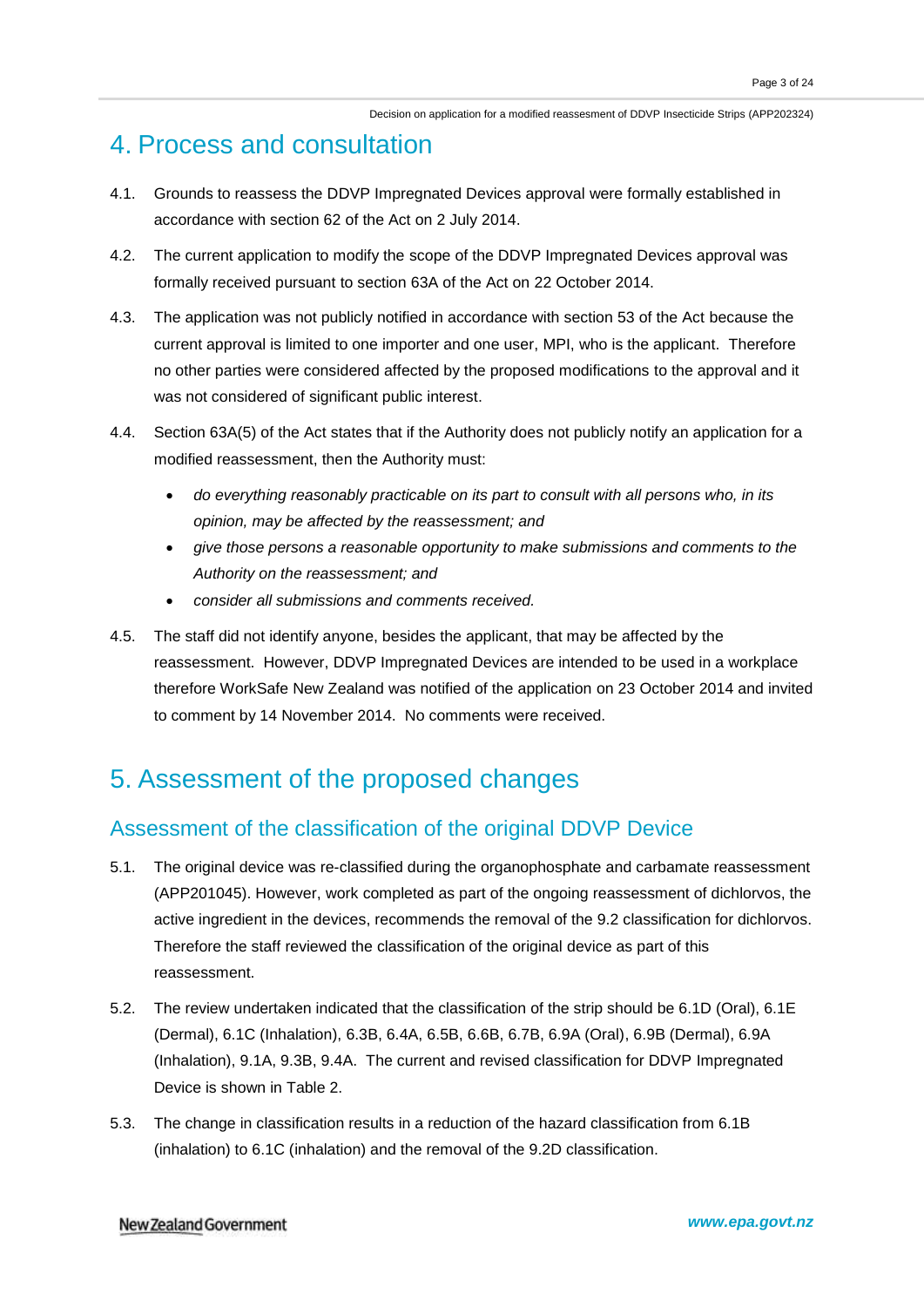5.4. The change in classification results in one change in the controls. The substance will change from packing group 2 to packing group 3.

| <b>Hazard Endpoint</b>         | <b>Original Classification</b><br>of approval HSR000126 | <b>Revised Classification</b> |
|--------------------------------|---------------------------------------------------------|-------------------------------|
| Acute toxicity (oral)          | 6.1D                                                    | 6.1D                          |
| Acute toxicity (dermal)        | 6.1E                                                    | 6.1E                          |
| Acute toxicity (inhalation)    | 6.1B                                                    | 6.1C                          |
| Skin irritancy                 | 6.3B                                                    | 6.3B                          |
| Eye irritancy                  | 6.4A                                                    | 6.4A                          |
| Contact sensitisation          | 6.5B                                                    | 6.5B                          |
| Mutagenicity                   | 6.6B                                                    | 6.6B                          |
| Carcinogenicity                | 6.7B                                                    | 6.7B                          |
| Target organ systemic toxicity | 6.9A                                                    | 6.9A                          |
| Aquatic ecotoxicity            | 9.1A                                                    | 9.1A                          |
| Soil ecotoxicity               | 9.2 <sub>D</sub>                                        | No                            |
| Vertebrate ecotoxicity         | 9.3B                                                    | 9.3B                          |
| Invertebrate ecotoxicity       | 9.4A                                                    | 9.4A                          |

| Table 2: Current and revised hazard classifications of DDVP Impregnated Devices |  |  |  |
|---------------------------------------------------------------------------------|--|--|--|
|---------------------------------------------------------------------------------|--|--|--|

\*bold values indicate changes

### Human health risk assessment

- 5.5. The proposed change to the scope of the approval increases the maximum amount of dichlorvos in each strip from 0.572 g to 0.72 g.
- 5.6. Due to the properties of DDVP Impregnated Device, which are designed to release a volatile pesticide (dichlorvos) and their proposed use pattern, significant human exposure may occur during placement/replacement of DDVP Impregnated Device in traps. Therefore a quantitative operator exposure assessment was performed.
- 5.7. Due to the restrictive nature of the original approval other individuals are not expected to be exposed to the devices under normal operating conditions. Therefore, no bystander risk assessment was conducted based on the higher level of active ingredient in the proposed controls (0.72 g/strip).
- 5.8. The risk assessment concluded that the operator exposure to dichlorvos via inhalation was acceptable but dermal exposure could be slightly higher than the acceptable operator exposure level (AOEL) (Risk Quotient = 1.2). The risk assessment took into account that operators would be wearing gloves when handling the devices but not the use of other equipment. Of note, control T5 (which is due to come into effect on 1 July 2015, see Appendix A) specifies the use of both gloves and forceps when handling unpackaged DDVP Impregnated Devices. The

#### New Zealand Government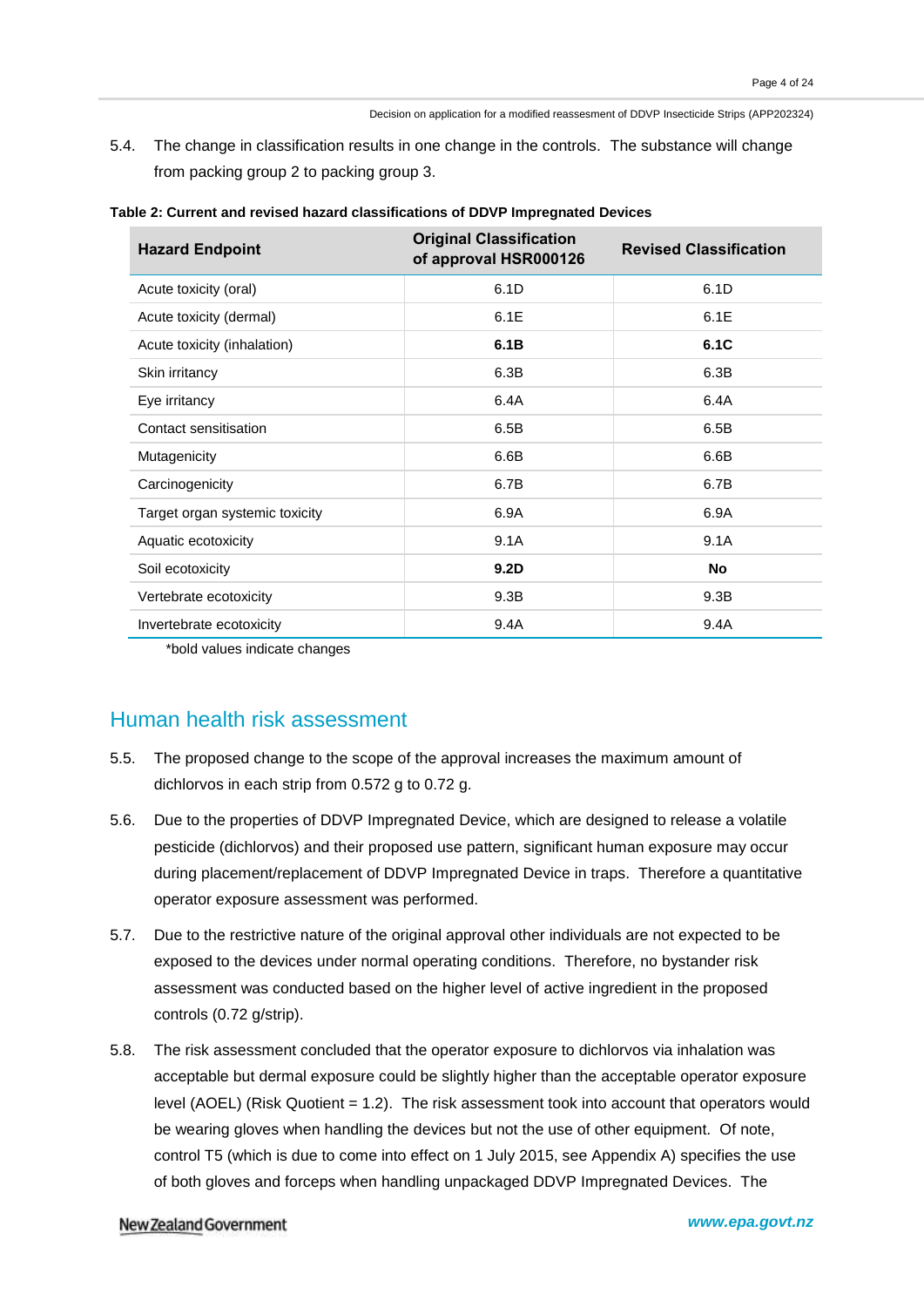Committee was informed that this is currently the applicant's normal handling practice. The staff advised the Committee that the level of operator exposure, with the revised wording of the maximum size and concentration of the devices, will be acceptable if gloves are worn and forceps (or similar equipment) are used to handle DDVP Impregnated Devices.

- 5.9. The human health risk assessment also included a review of the exposure limits and impurities for dichlorvos that may be relevant to DDVP Impregnated Devices.
- 5.10. An acceptable daily exposure (ADE) limit of 0.004 mg/kg (bw)/ day has been set on the current approval for DDVP Impregnated Devices. The risk assessment noted that this limit was revised to 0.001 mg/kg (bw)/ day during the organophosphate and carbonate reassessment (APP201045). The Committee considers that this ADE value is applicable to DDVP Impregnated Devices particularly given that the proposed change will increase the maximum amount of dichlorvos in the devices. Consequently the ADE value is revised, from 0.004 to 0.001 mg/kg (bw)/ day.
- 5.11. Workplace Exposure Standard (WES) values can be set to limit the exposure of people to toxic substances in places of work. The EPA typically adopts WES values listed in WorkSafe New Zealand's Workplace Exposure Standards document (effective from February 2013):

[http://www.business.govt.nz/worksafe/information-guidance/all-guidance](http://www.business.govt.nz/worksafe/information-guidance/all-guidance-items/workplace-exposure-standards-and-biological-exposure-indices/workplace-exposure-standards-and-biological-indices-2013.pdf)[items/workplace-exposure-standards-and-biological-exposure-indices/workplace](http://www.business.govt.nz/worksafe/information-guidance/all-guidance-items/workplace-exposure-standards-and-biological-exposure-indices/workplace-exposure-standards-and-biological-indices-2013.pdf)[exposure-standards-and-biological-indices-2013.pdf](http://www.business.govt.nz/worksafe/information-guidance/all-guidance-items/workplace-exposure-standards-and-biological-exposure-indices/workplace-exposure-standards-and-biological-indices-2013.pdf)

5.12. The staff advised the Committee that a WES was not previously set for DDVP Impregnated Devices because insufficient toxicological and industrial hygiene data was available to set a WES value at the time of the original approval. However, WorkSafe has now set a time weighted average (TWA) value for dermal exposure to dichlorvos of 0.1 ppm or 0.9 mg/ $m<sup>3</sup>$ which the Committee consider should apply to DDVP Impregnated Devices. Consequently the Committee consider the following control be applied:

> *WES values have been set for dichlorvos as detailed in the Workplace Exposure Standards document*: [http://www.business.govt.nz/worksafe/information-guidance/all](http://www.business.govt.nz/worksafe/information-guidance/all-guidance-items/workplace-exposure-standards-and-biological-exposure-indices/workplace-exposure-standards-and-biological-indices-2013.pdf)[guidance-items/workplace-exposure-standards-and-biological-exposure](http://www.business.govt.nz/worksafe/information-guidance/all-guidance-items/workplace-exposure-standards-and-biological-exposure-indices/workplace-exposure-standards-and-biological-indices-2013.pdf)[indices/workplace-exposure-standards-and-biological-indices-2013.pdf](http://www.business.govt.nz/worksafe/information-guidance/all-guidance-items/workplace-exposure-standards-and-biological-exposure-indices/workplace-exposure-standards-and-biological-indices-2013.pdf)

5.13. The staff review of significant and toxicologically relevant impurities in dichlorvos noted that dichlorvos can contain chloral (CAS 75-87-6), which is considered toxicologically relevant and is limited in standards set by the Food and Agriculture Organization of the United Nations. The current controls do not manage the effects of impurities in the active ingredient of the substance. In order to protect users from exposure to toxicologically relevant impurities and to ensure consistency with international standards the Committee considers it appropriate to set an additional control limiting the level of chloral in the dichlorvos component of DDVP Impregnated Devices. Consequently the Committee consider the following control be applied: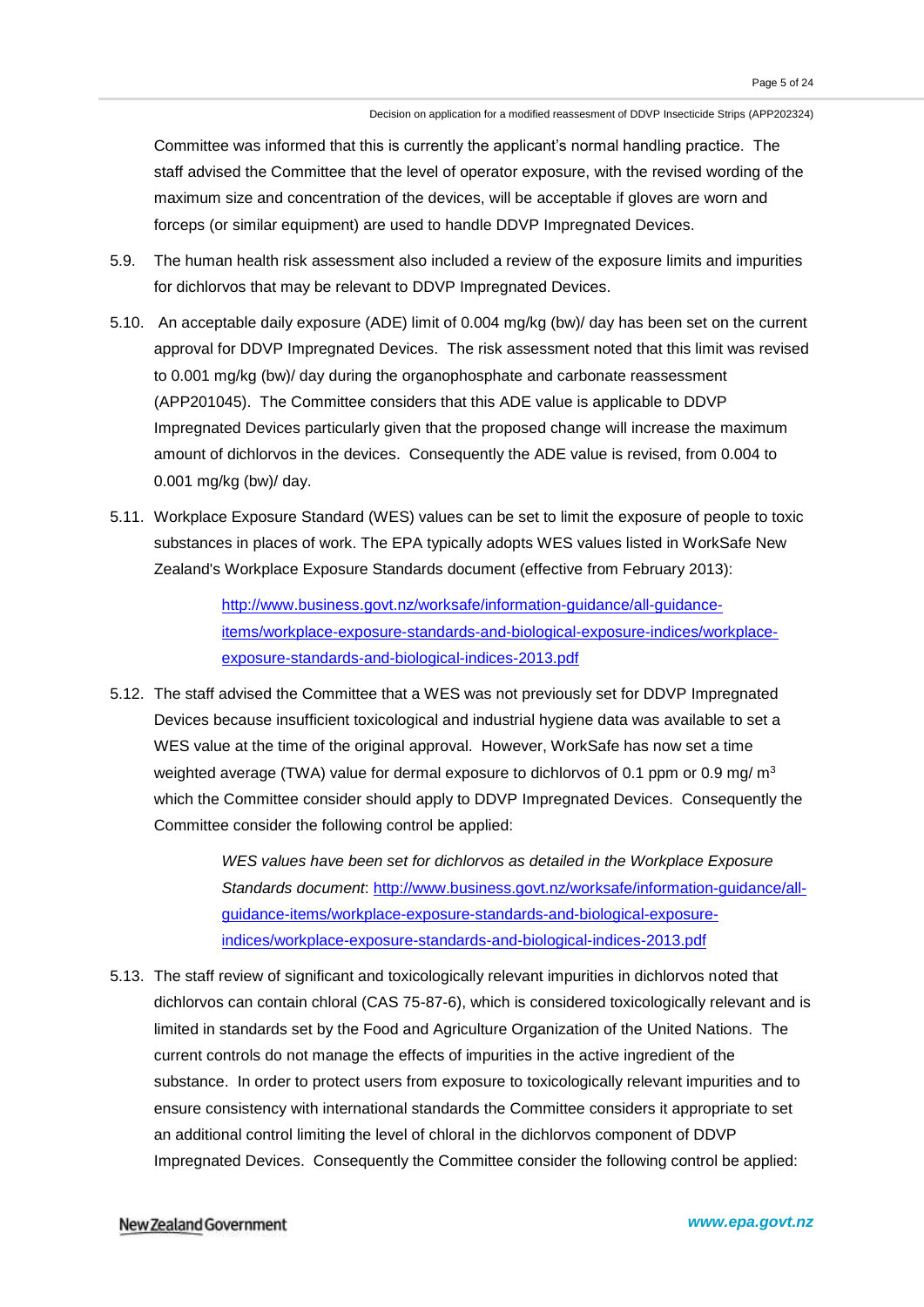*The maximum level of chloral (CAS 75-87-6), in the dichlorvos component of this substance must not exceed 5% by weight.* 

### Ecological risk assessment

- 5.14. Exposure of the environment to DDVP Impregnated Devices during the use stage of their lifecycle is expected to be very limited due to the restricted use of the devices, as a biosecurity tool used only by MPI. Therefore quantitative exposure modelling and ecological risk assessment was not performed because environmental risks due to the proposed use pattern of this substance are deemed negligible.
- 5.15. A qualitative assessment of the risks posed by the proposed changes in the controls did not identify an increased risk to the environment and concluded that no other changes to the existing controls were required.

## Assessment of the change in target pest

- 5.16. The current approval limits the use of DDVP Impregnated Devices to use in closed container outdoor traps in the fruit fly surveillance programme operated by MPI. However, a variety of insect pests pose a real or potential biosecurity threat to New Zealand. Recent studies, conducted under a containment approval from the EPA, have demonstrated that DDVP Impregnated Devices could be a valuable tool in the control of Brown Marmorated Stink Bug (BMSB), which is considered a threat to horticultural operations here and overseas.
- 5.17. The design and placement of the insect traps used varies depending on the pest targeted. The traps used in current programmes and trials are placed in residential properties (with the occupier's consent), some public areas (e.g. reserves), and commercial/industrial sites.
- 5.18. Traps placed in public places or residential properties could attract the attention of the public. Depending on the size of the strip and the time it has been exposed to air, a DDVP Insecticide Strip could contain a lethal oral dose of DDVP for toddler or small child.
- 5.19. MPI currently uses a range of approaches to prevent children or the public interfering with the traps. For example, MPI uses only closed container traps, and all the traps are labelled with warnings and regularly monitored. Traps placed in public places are located in inconspicuous areas to avoid attracting attention and may be accompanied by warning signs. Traps are only located on residential properties with the informed consent of the occupier who is given information about the hazards of DDVP. To date MPI has had no incidences of people tampering with the traps, or losses due to vandalism.
- 5.20. The Committee notes that prohibiting the use of DDVP Impregnated Devices in residential or public places may unnecessarily restrict future biosecurity programmes, and also acknowledges the need to inform and protect the public. Therefore, it is considered appropriate to apply controls to the design, placement, and labelling of the traps used with DDVP Impregnated Devices and the information provided with them, to minimise the risk of a child or other member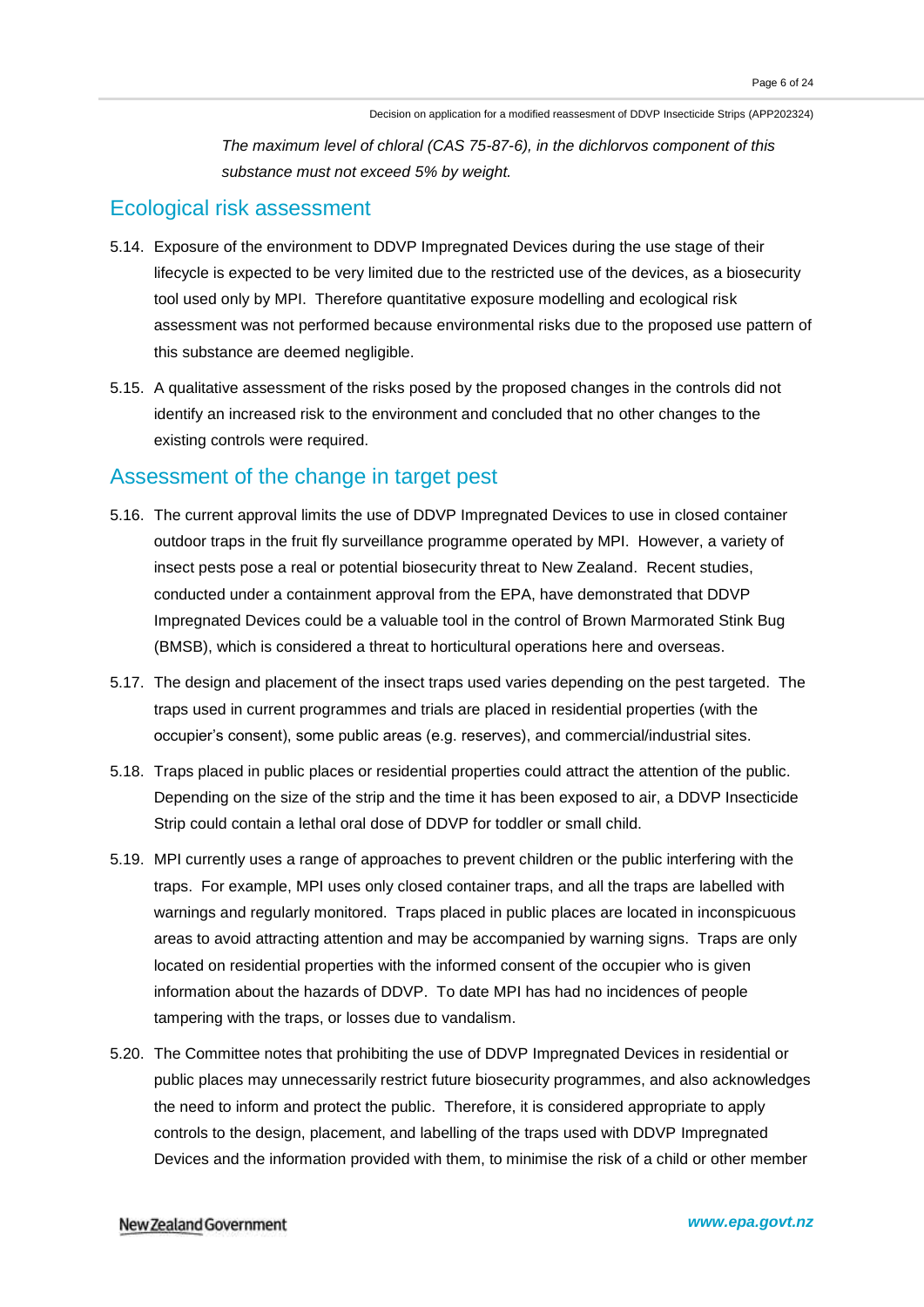of the public accessing the DDVP Insecticide Strip inside a trap. Consequently, the Committee considers the following controls should be applied:

- *DDVP Impregnated Devices must only be used in closed container insect traps.*
- *Insect traps containing DDVP Impregnated Devices must be labelled. The label must provide:* 
	- *a. a warning not to touch or remove the traps,*
	- *b. a statement that the DDVP impregnated device inside is "fatal if swallowed", and*
	- *c. a contact phone number, where more information about the traps can be obtained.*
- *Insect traps containing DDVP Impregnated Devices located in public places must be positioned in a way that minimises public interaction with the trap.*
- *When insect traps containing DDVP Impregnated Devices are placed on a residential property the occupier/s of the property must be provided with information about the hazards of DDVP including a warning that the DDVP impregnated device could be fatal if swallowed.*
- *When insect traps containing DDVP Impregnated Devices are located on a residential property or in a public place the trap must be positioned or designed in a way that prevents the DDVP Impregnated Device being accessed by children under 5 years old.*

### Other matters

5.21. During the reassessment of organophosphate and carbamate pesticides (APP201045) control OPC-15 was added to DDVP Impregnated Devices which requires them to be contained in a unopened package or sealed container when they are transported. However this control does not come into force until 1 July 2015. As this is current practice the Committee feel that the delay is not required and consequently remove the words "This comes into force on 1 July 2015" from the control.

### Minor amendments

- 5.22. The applicant has proposed the following minor amendments:
	- Change the name of the substance from *DDVP Insecticide Strips* to *DDVP Insecticide Impregnated Device*, to reflect the fact that these devices come in a range of shapes and sizes.
	- Change the name of the government department specified in the controls from the '*Ministry of Agriculture and Forestry'* to the '*Ministry for Primary Industries'* because the ministry's name has changed.

#### New Zealand Government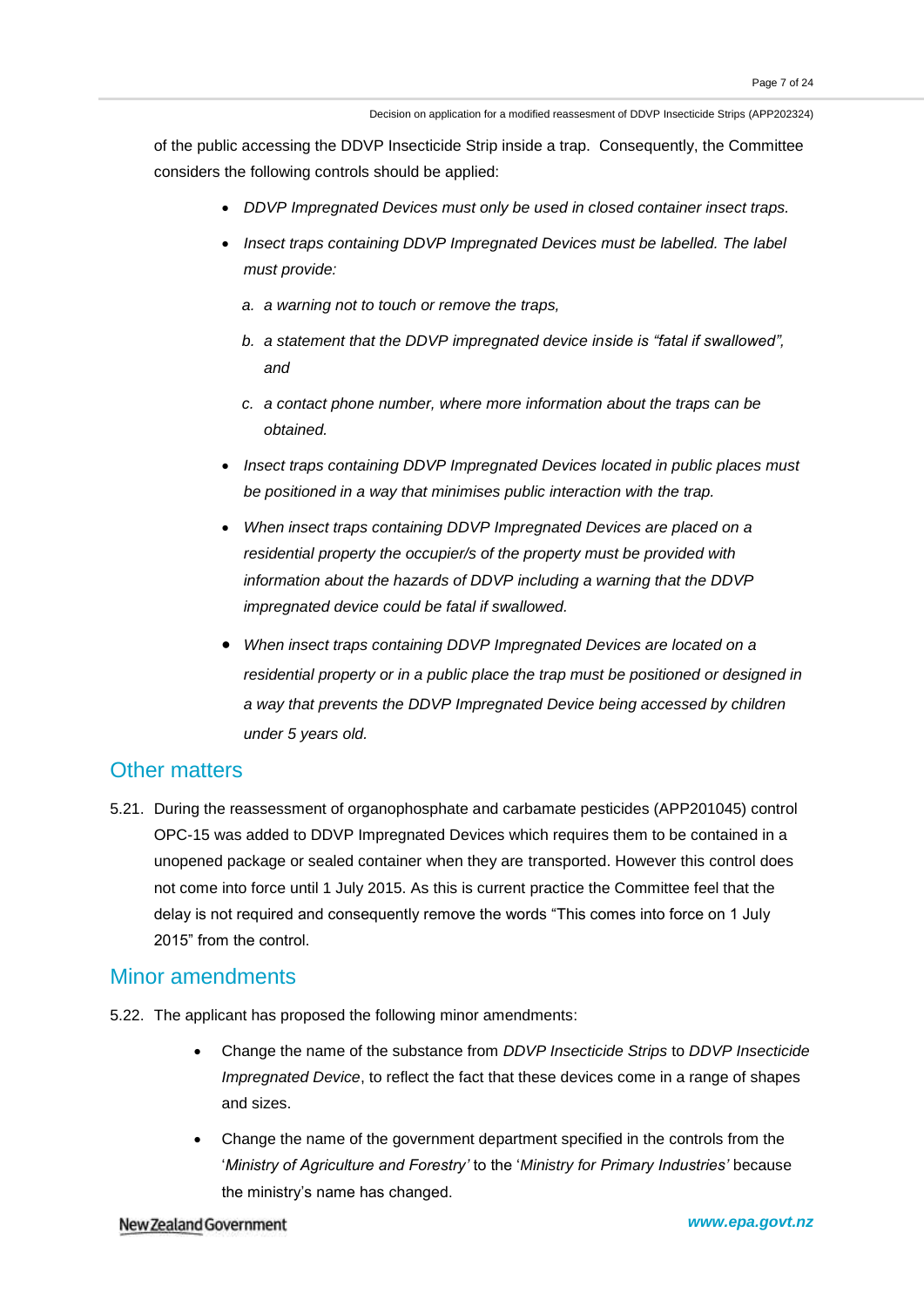5.23. The Committee considers that these changes will have no impact on the risk posed by the substance and will add clarity to users.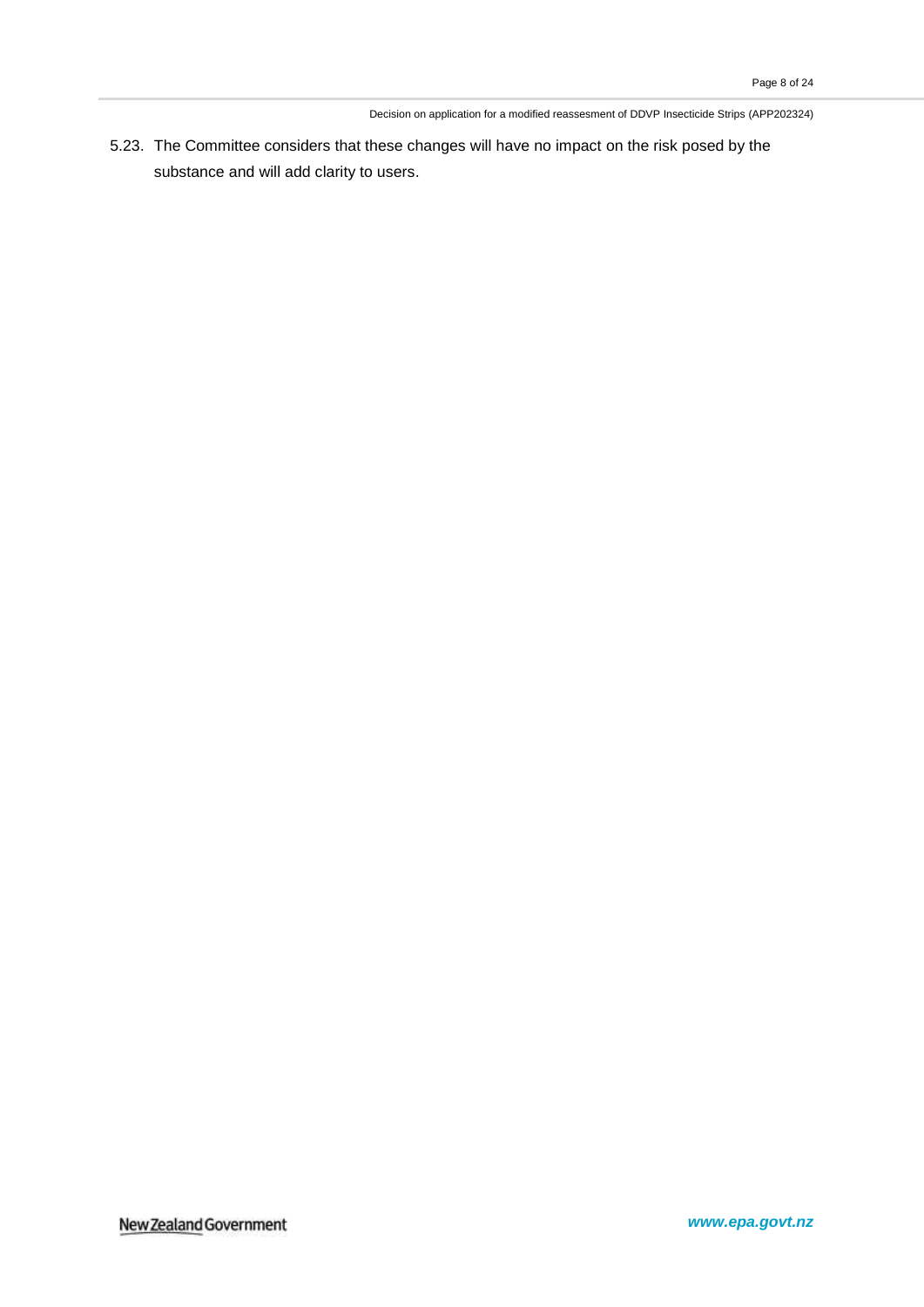# 6. Proposed changes to the controls

### **Table 3: Summary of the changes to the controls**

| <b>Description</b>                                                                          | Code                               | <b>Justification</b>                                                           | Type of change | <b>New control wording</b>                                                                                                                                                                                                                                                                                                 |  |
|---------------------------------------------------------------------------------------------|------------------------------------|--------------------------------------------------------------------------------|----------------|----------------------------------------------------------------------------------------------------------------------------------------------------------------------------------------------------------------------------------------------------------------------------------------------------------------------------|--|
| Change substance name from<br>strip to device                                               | All<br>Controls                    | Substance name change                                                          | Amended        | This control only applies to the users of DDVP Impregnated<br><b>Devices</b>                                                                                                                                                                                                                                               |  |
| Remove PG2 (packing group 2)<br>and replace it with PG3 (packing<br>group 3) control        | PG <sub>2</sub><br>PG <sub>3</sub> | Triggered by the change in<br>hazard classification from a 6.1B<br>to a $6.1C$ | Substitution   | Packaging requirements equivalent to UN Packing Group III                                                                                                                                                                                                                                                                  |  |
| Change ADE for dichlorvos from<br>0.004 mg/Kg bw/day to 0.001<br>mg/Kg bw/day to            | T <sub>1</sub>                     | Triggered by the human health<br>assessment: revised ADE value                 | Substitution   | The following ADE is set:<br>ADE (dichlorvos) = $0.001$ mg/kg bw/day                                                                                                                                                                                                                                                       |  |
| WES values are set for dichlorvos                                                           | T <sub>2</sub>                     | Triggered by the human health<br>risk assessment; new WES<br>values            | Addition       | WES values have been set for dichlorvos as detailed in the<br>Workplace Exposure Standards document:<br>http://www.business.govt.nz/worksafe/information-guidance/all-<br>guidance-items/workplace-exposure-standards-and-biological-<br>exposure-indices/workplace-exposure-standards-and-<br>biological-indices-2013.pdf |  |
| Updated the name of the<br>government department,<br>increased the scope of the<br>approval | Use                                | Requested by the applicant                                                     | Amended        | DDVP Insecticide-Impregnated Devices can only be imported<br>by the Ministry for Primary Industries and can only be used in<br>outdoor insect traps in biosecurity monitoring programmes.                                                                                                                                  |  |
| Revised wording of the maximum<br>size and concentration of the<br>devices.                 | App rate                           | Request by the applicant,<br>supported by the risk<br>assessment.              | Substitution   | The maximum amount of dichlorvos in each DDVP<br>Impregnated Device must not exceed 22% by weight and<br>0.72 g of dichlorvos.                                                                                                                                                                                             |  |
| Impurity control                                                                            | Max<br>Impure                      | Human health risk assessment                                                   | Addition       | The maximum level of chloral (CAS 75-87-6), in the dichlorvos<br>component of this substance must not exceed 5% by weight.                                                                                                                                                                                                 |  |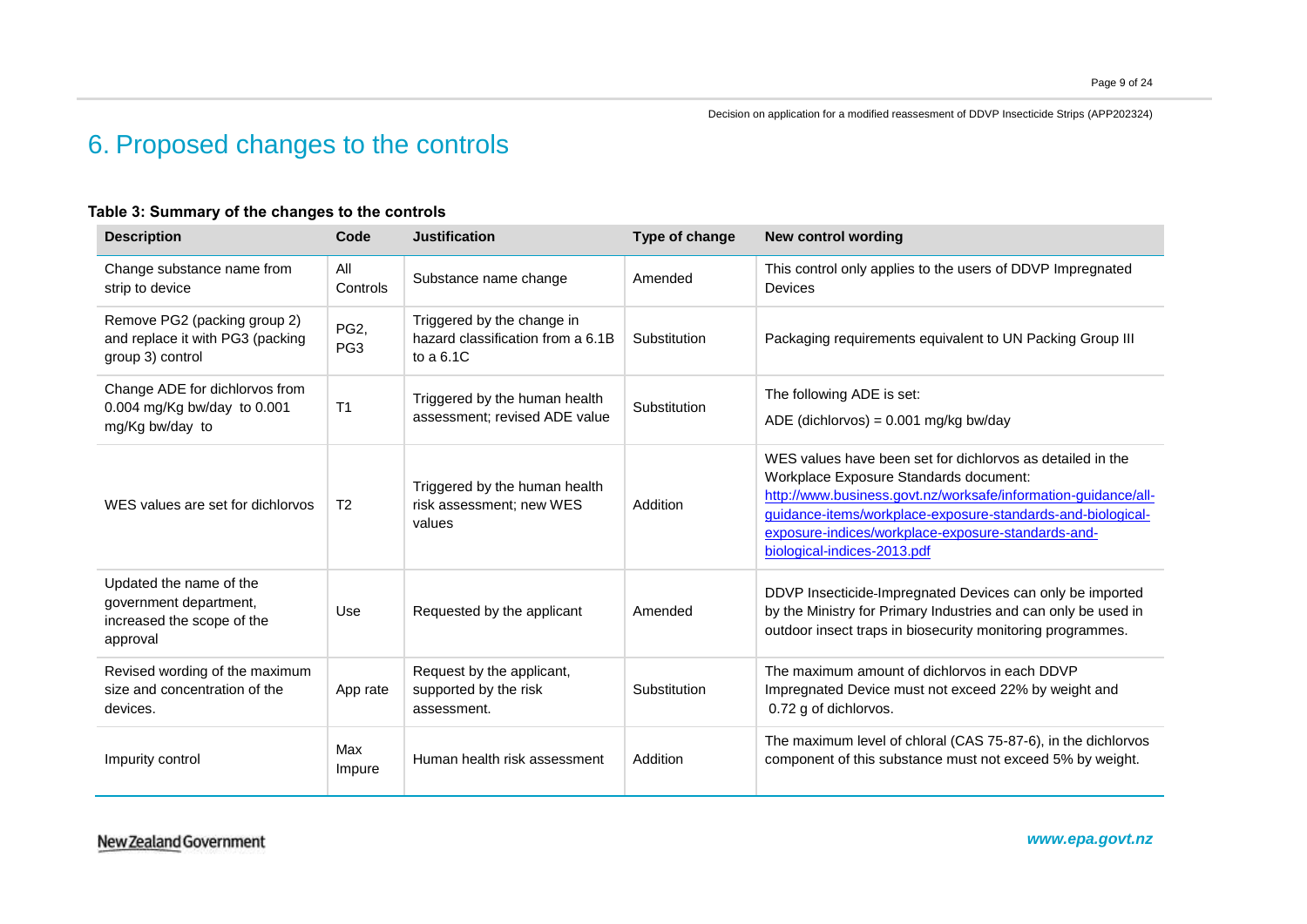| <b>Description</b>                                        | Code           | <b>Justification</b>                                                                  | Type of change | <b>New control wording</b>                                                                                                                                                                                                                                                                                                                                                                                                                                                                                                                                                                                                                                       |
|-----------------------------------------------------------|----------------|---------------------------------------------------------------------------------------|----------------|------------------------------------------------------------------------------------------------------------------------------------------------------------------------------------------------------------------------------------------------------------------------------------------------------------------------------------------------------------------------------------------------------------------------------------------------------------------------------------------------------------------------------------------------------------------------------------------------------------------------------------------------------------------|
| Change the date on which this<br>control comes into force | OPC R15        | This is current practise so there<br>is no need for the time delay.                   | Deletion       | No person shall transport the substance in a vehicle unless the<br>substance is contained in-<br>a. a sealed, unopened sachet; or<br>an airtight container.<br>b.                                                                                                                                                                                                                                                                                                                                                                                                                                                                                                |
| Change the date on which this<br>control comes into force | T <sub>5</sub> | This is current practise so there<br>is no need for the time delay.                   | Deletion       | (1A) Any person who is handling the substance must meet the<br>following minimum standards for personal protective<br>equipment by wearing the following:<br>Chemical resistant gloves.<br>а.<br>Use of forceps when handling unpackaged DDVP<br>b.<br>Impregnated Devices.<br><b>LABEL STATEMENT</b><br>(1B) Where PPE is prescribed under (1), a person must not<br>supply a hazardous substance to any other person unless the<br>substance label specifies the PPE required to be used when<br>handling the substance.<br>(1C) A person who is in charge of a hazardous substance must<br>ensure that the substance label shows the information<br>required. |
| New requirement for use of closed<br>container traps      | Use            | Used to reduce bystander<br>exposure                                                  | Addition       | DDVP Impregnated Devices must only be used in closed<br>container insect traps.                                                                                                                                                                                                                                                                                                                                                                                                                                                                                                                                                                                  |
| Requirement for insect traps to be<br>labelled            | Use            | Used to reduce bystander<br>exposure and inform the<br>public/bystanders of the risks | Addition       | Insect traps containing DDVP Impregnated Devices must be<br>labelled. The label must provide:<br>a warning not to touch or remove the traps,<br>а.<br>a statement that the DDVP Impregnated Device<br>b.<br>inside is "fatal if swallowed", and<br>a contact phone number, where more information<br>c.<br>about the traps can be obtained.                                                                                                                                                                                                                                                                                                                      |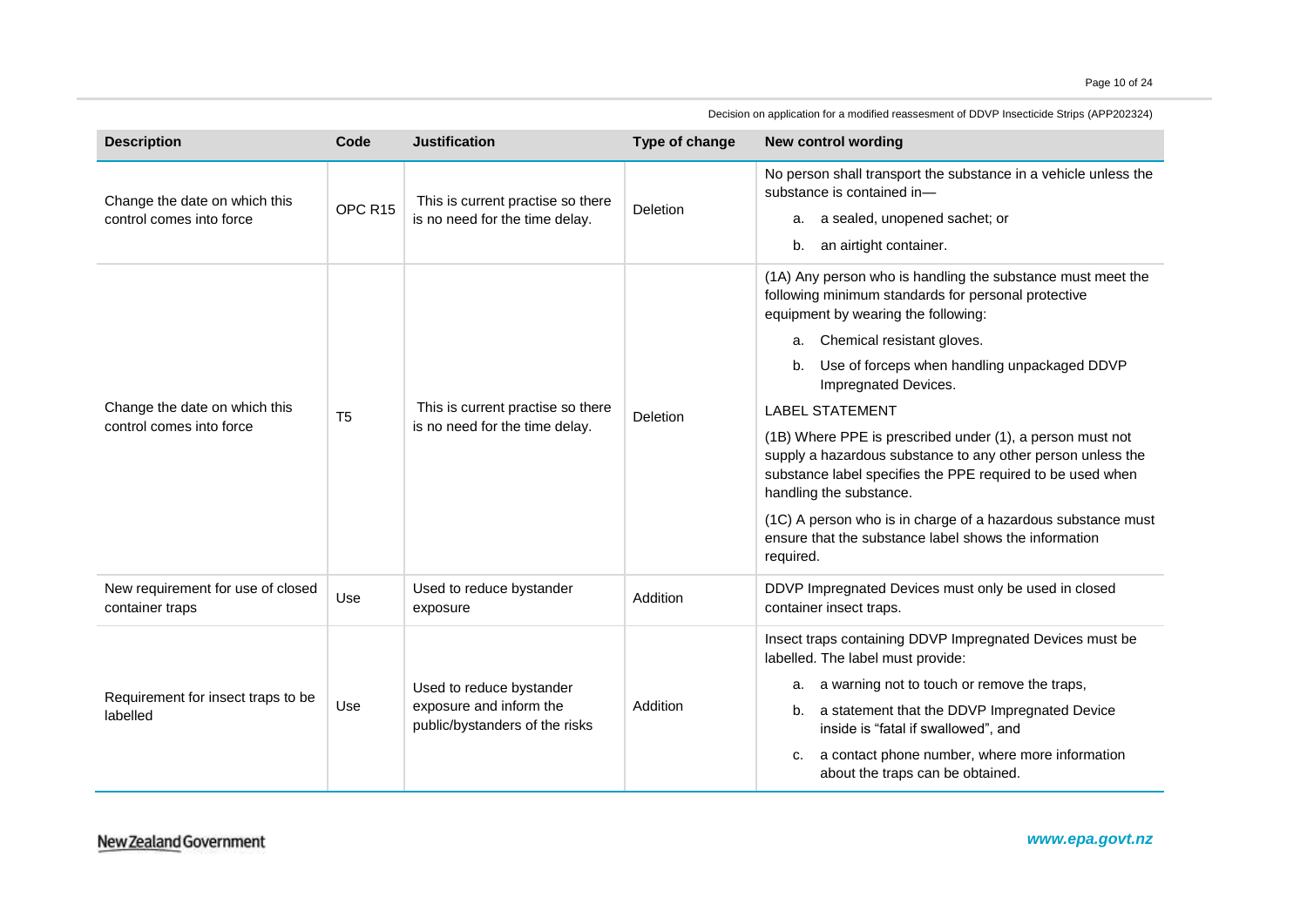| <b>Description</b>                                                                          | Code | <b>Justification</b>                                                                  | Type of change | New control wording                                                                                                                                                                                                                                                                 |
|---------------------------------------------------------------------------------------------|------|---------------------------------------------------------------------------------------|----------------|-------------------------------------------------------------------------------------------------------------------------------------------------------------------------------------------------------------------------------------------------------------------------------------|
| Placement of traps that are used<br>in a public place                                       | Use  | Used to reduce bystander<br>exposure and inform the<br>public/bystanders of the risks | Addition       | Insect traps containing DDVP Impregnated Devices located in<br>public places must be positioned in a way that minimises<br>public interaction with the trap.                                                                                                                        |
| Information to be provided to<br>occupiers when traps are used on<br>a residential property | Use  | Used to reduce bystander<br>exposure and inform property<br>occupiers of the risks.   | Addition       | When insect traps containing DDVP Impregnated Devices are<br>placed on a residential property the occupier/s of the property<br>must be provided with information about the hazards of DDVP<br>including a warning that the DDVP Impregnated Device could<br>be fatal if swallowed. |
| Trap design or placement to<br>prevent access by small children                             | Use  | Used to reduce bystander<br>exposure and access by small<br>children                  | Addition       | When insect traps containing DDVP Impregnated Devices are<br>located on a residential property or in a public place the trap<br>must be positioned or designed in a way that prevents the<br>DDVP Impregnated Device being accessed by children under<br>5 years old.               |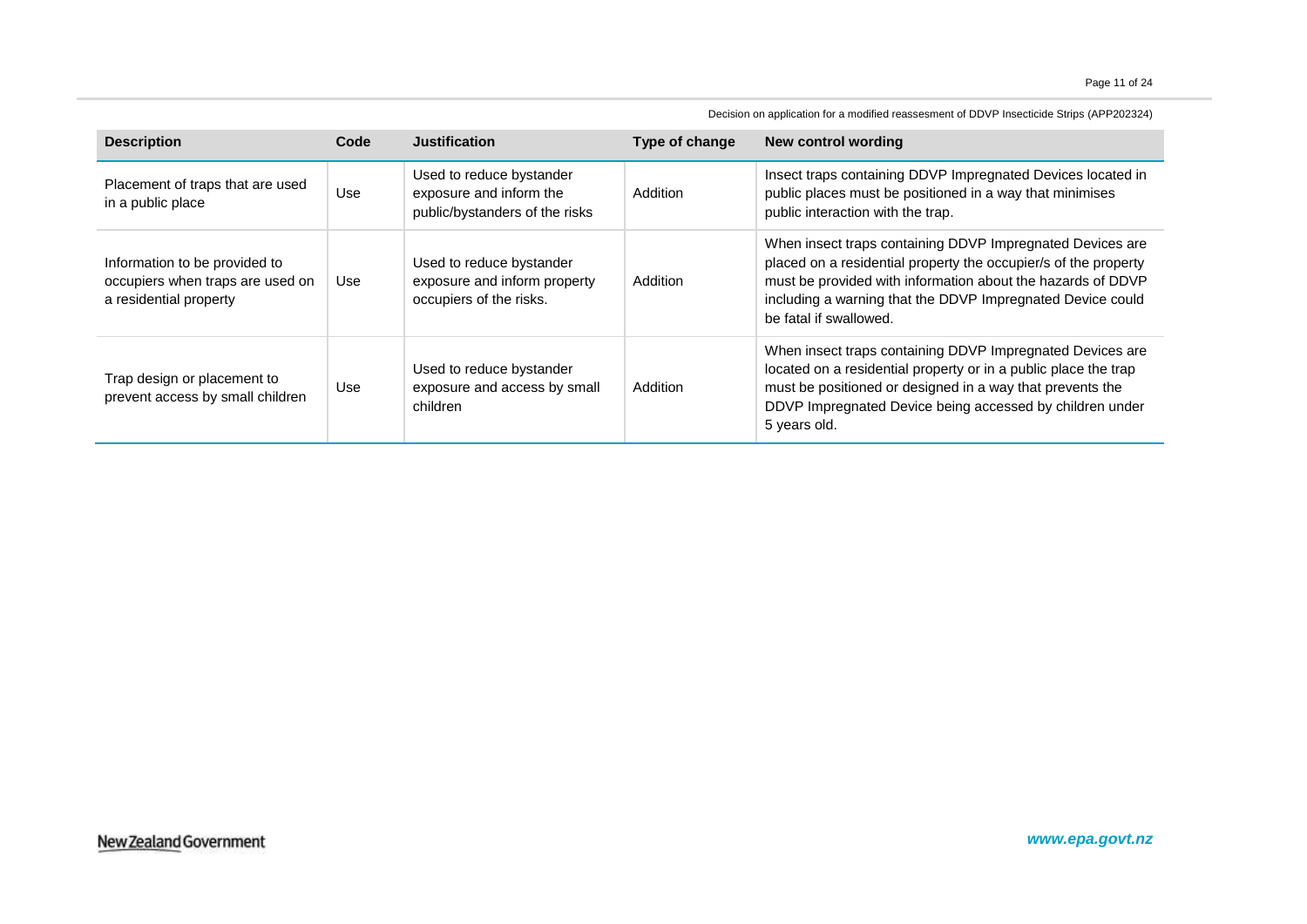# 7. Assessment of the risks and benefits of the proposed changes

## Risks of the proposed changes

### **Table 4: Qualitative assessment of risks of the proposed changes**

| <b>Lifecycle</b> | <b>Description</b>                                                                          | Likelihood           | <b>Magnitude</b> | <b>Comment</b>                                                                                                                                                                                                                                                                                                                                                                                                                                                   | Level of<br>risk |
|------------------|---------------------------------------------------------------------------------------------|----------------------|------------------|------------------------------------------------------------------------------------------------------------------------------------------------------------------------------------------------------------------------------------------------------------------------------------------------------------------------------------------------------------------------------------------------------------------------------------------------------------------|------------------|
| Human Health     | Dermal exposure of<br>operators                                                             | Very unlikely        | Minor            | An increased risk to operators was identified, however with compliance<br>with the controls requiring the use of gloves and tweezers when handling<br>these substances the level of risk is reduced to an acceptable level can be<br>considered negligible. In addition the effects are limited to use by a<br>restricted group of operators who are trained in the hazards associated<br>with this substance and the appropriate precautions that are required. | Negligible       |
| Environment      | Increased exposure to the<br>environment                                                    | Very unlikely        | Minimal          | No increased risk to the environment was identified, due to the restricted<br>nature of this approval.                                                                                                                                                                                                                                                                                                                                                           | Negligible       |
| Social           | Increased impacts on the<br>social environment                                              | Highly<br>improbable | Minimal          | No risk to the social environment was identified.                                                                                                                                                                                                                                                                                                                                                                                                                | Negligible       |
| Cultural         | Increased impacts on Māori<br>culture or traditional<br>relationships and taonga<br>species | Very unlikely        | Minimal          | No increased cultural risk is anticipated, compared to the current approval,<br>is expected from the proposed changes.                                                                                                                                                                                                                                                                                                                                           | Negligible       |
| Economic         | Increased costs or effects<br>on business or the<br>economy                                 | Highly<br>improbable | Minimal          | No economic risk is anticipated because the change in controls is not<br>expected to limit the current practices. The staff note that the proposed<br>exposure levels are currently required to be met under WorkSafe New<br>Zealand's health and safety legislation                                                                                                                                                                                             | Negligible       |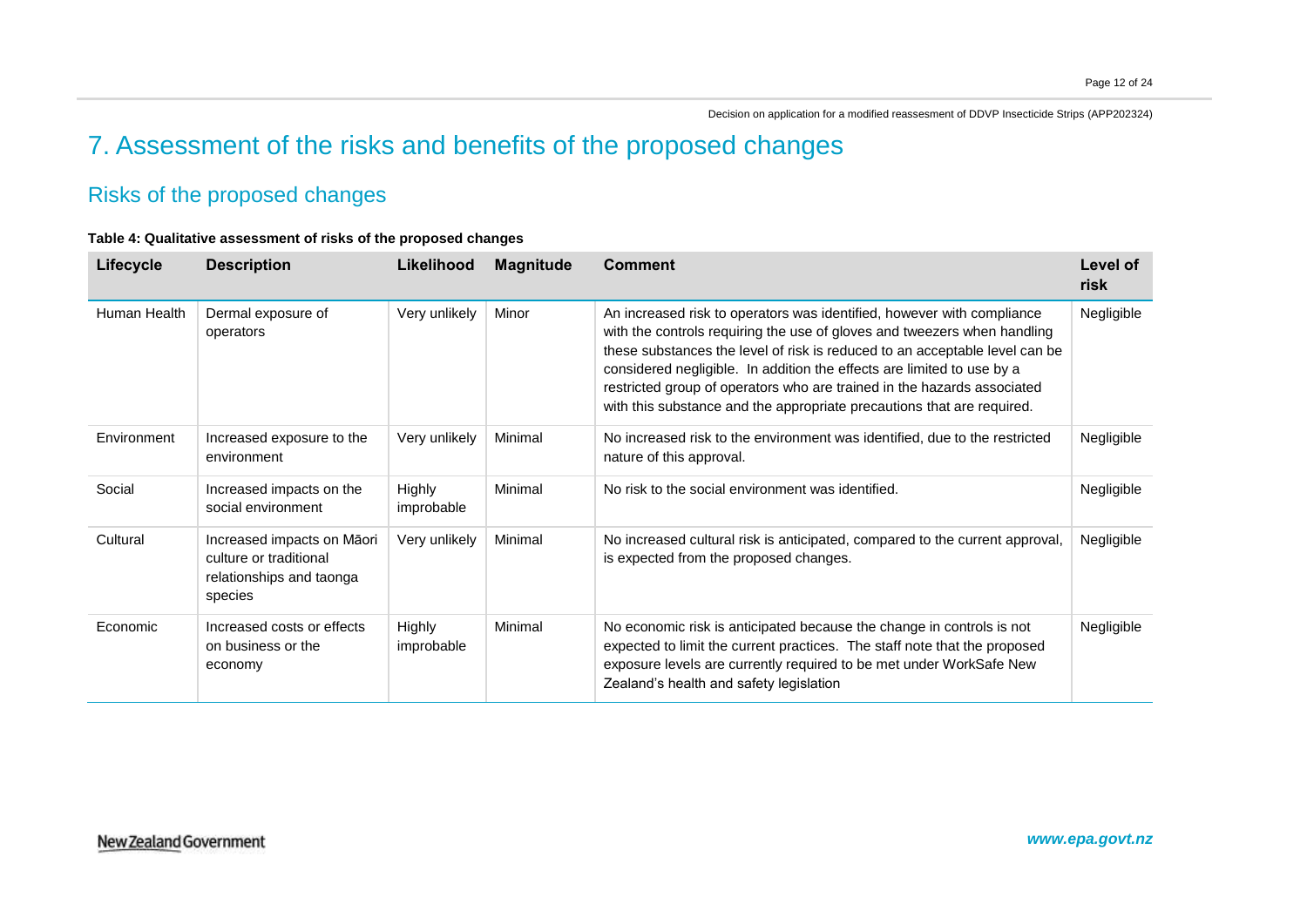## Benefits of the proposed changes

#### **Table 5: Qualitative assessment of benefits of the proposed changes**

| <b>Aspect</b>              | <b>Description</b>                                                                                                                                                    | Likelihood | <b>Magnitude</b> | <b>Comment</b>                                                                                                                                                                                                                                                                                                                                                                                                                                                                                                                                                                                                                                                                 | Level of<br>benefit |
|----------------------------|-----------------------------------------------------------------------------------------------------------------------------------------------------------------------|------------|------------------|--------------------------------------------------------------------------------------------------------------------------------------------------------------------------------------------------------------------------------------------------------------------------------------------------------------------------------------------------------------------------------------------------------------------------------------------------------------------------------------------------------------------------------------------------------------------------------------------------------------------------------------------------------------------------------|---------------------|
| Economic,<br>Environmental | An effective biosecurity<br>surveillance programme                                                                                                                    | Likely     | Massive          | An effective biosecurity surveillance programme has wide ranging<br>benefits to New Zealand's agricultural and natural environments by<br>preventing pest incursions and limiting the damage done by invasive<br>species. The current pests of concern target a wide range of fruit and<br>vegetable species. This also has a major economic impact on the<br>New Zealand agricultural sector and can potentially have a significant<br>on-going benefit on GDP. The potential cost of a major pest incursion<br>is estimated to be \$4 billion because a pest incursion could result in<br>market restrictions as well as crop losses and increased pest<br>management costs. | High                |
| Social,<br>Cultural        | The need for biosecurity<br>programmes to protect<br>valued/ taonga species and<br>mahinga kai, indigenous flora<br>and fauna, and natural<br>habitats and ecosystems | Likely     | Major            | Protection of native and agricultural ecosystems provides a social<br>benefit to people and communities who use these spaces for<br>recreational and food gathering purposes, and benefit from jobs in the<br>agricultural and tourism sectors. The protection of the integrity of<br>mahinga kai, indigenous flora and fauna, and natural habitats and<br>ecosystems allows Maori to fulfil their kaitiakitanga duty to manage the<br>health and wellbeing of taonga for future generations.                                                                                                                                                                                  | Medium              |
| Economic,<br>Environmental | A reduction in disposal costs                                                                                                                                         | Likely     | Minor            | The current approval only covers one brand of device and the<br>minimum ordering number means that thousands of devices are<br>disposed of as excess because they cannot be used before they<br>expire.                                                                                                                                                                                                                                                                                                                                                                                                                                                                        | Low                 |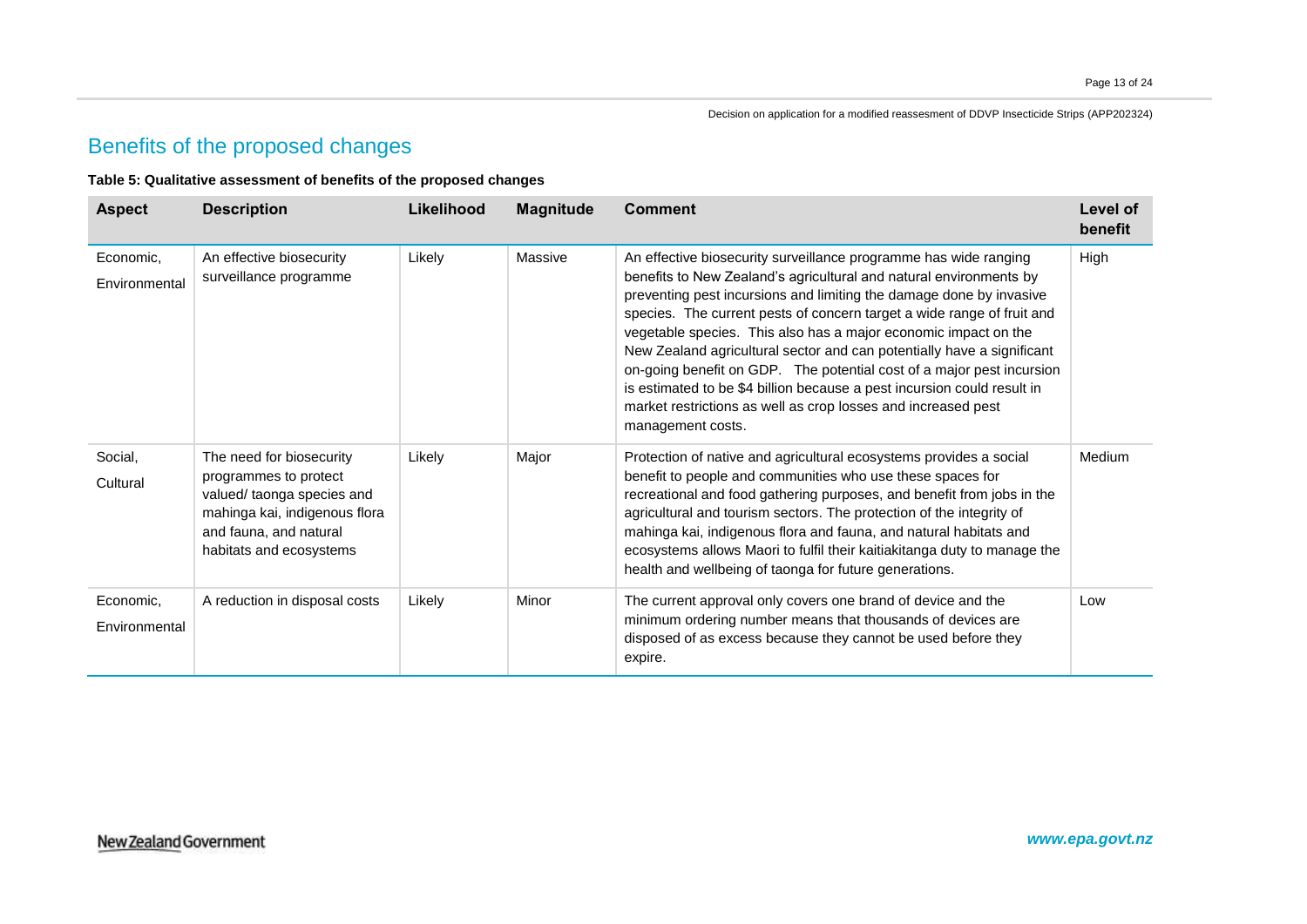## New Zealand's international obligations

- 7.1. DDVP is an integral part of the New Zealand Fruit fly monitoring programme, which is based on internationally accepted standards, including the use of DDVP. This programme is open to international audits by New Zealand's trading partners, so it must be based on international standards agreed to by trading partners.
- 7.2. DDVP is also internationally accepted as a knockdown and killing agent for the BMSB, which has caused increasing environmental and horticultural damage in the USA.

## Overall assessment of the risk and the benefits

7.3. The proposed change in the control setting the maximum size and concentration of DDVP in the devices will result in a low risk to operators if gloves are worn when handling the unpackaged product. The current controls specify the use of both gloves and forceps (by 1 July 2015). Such use mitigates this risk to negligible. The proposed changes in the controls to limit bystander exposure will ensure that there is no change in the risks to bystanders. No increase in risk was identified for the environment, or on the social, cultural, or economic environments. However significant environmental, economic, social, and cultural benefits were identified associated with the importance of an effective biosecurity surveillance programme and the integral part the DDVP Impregnated Devices play in New Zealand's biosecurity programme.

## 8. Consideration and Decision

- 8.1. Pursuant to section 63A of the Act, the Committee has considered this application to modify or amend the approval of a hazardous substance. In doing so, it has applied the relevant sections of the Act and clauses of the Hazardous Substances and New Organisms (Methodology) Order 1998 ("the Methodology") and is satisfied that there is sufficient information to allow a decision to be made on this application.
- 8.2. The Committee is satisfied that it is appropriate to change the name of the substance and hereby change the name of the substance from DDVP Insecticide Strips to DDVP Impregnated Devices.
- 8.3. Having considered the staff advice and the new information provided by the applicant, the Committee is satisfied with the revised hazard classifications and the revised controls identified by the staff in Tables 2 and 3 respectively, and accordingly confers them on DDVP Impregnated Devices.
- 8.4. Accordingly, the application to modify the approval for DDVP Insecticide Strips /DDVP Impregnated Devices is approved with controls as detailed in full in Appendix A.



Louise Malone (chair) Date: 17 December 2014

**Chair, Decision-making Committee**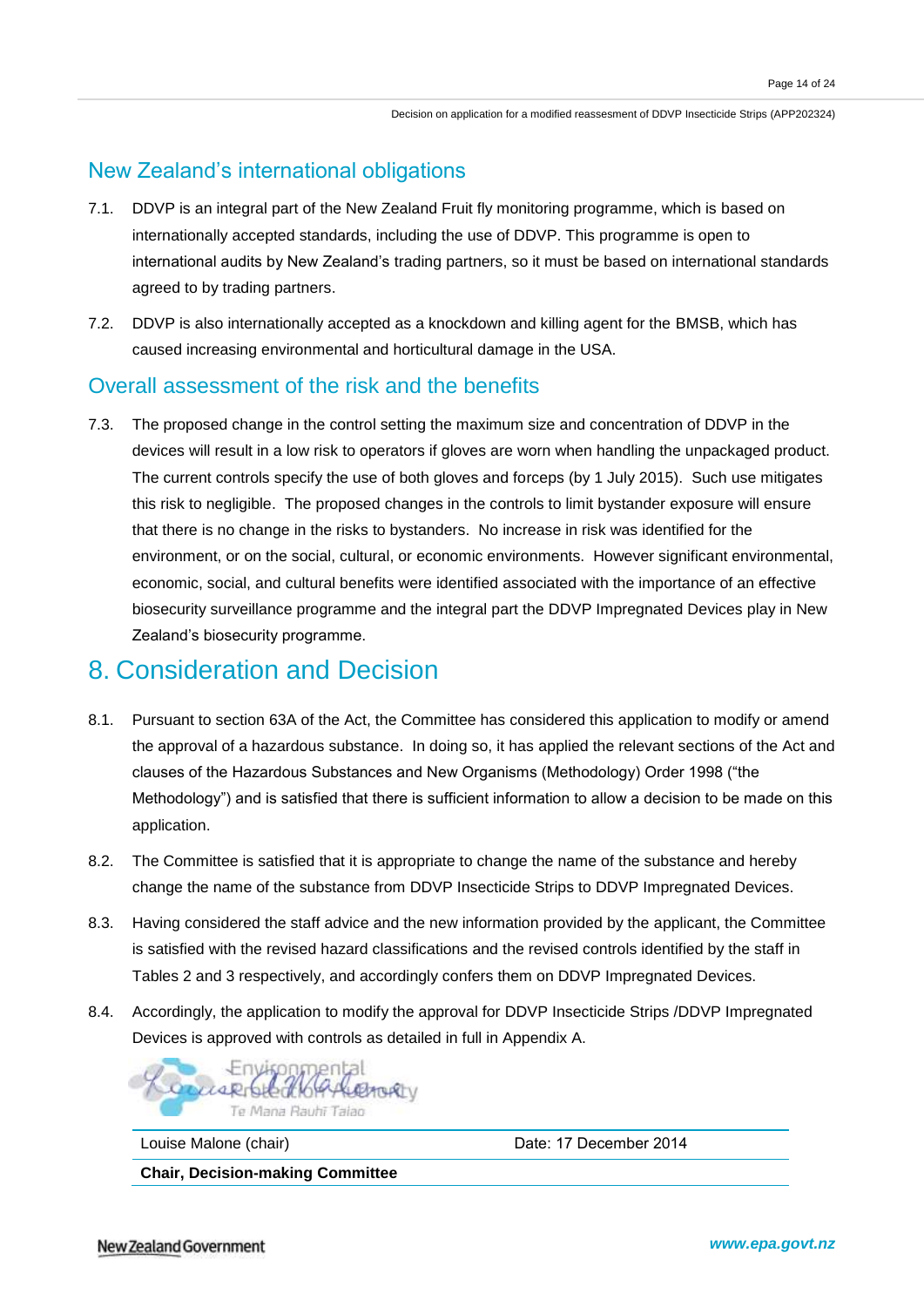# Amendment: December 2015

The following amendments to this approval were made to better reflect the hazards of the substance. The current wording is based on the 6.1B classification of the orginal approval (before reassessment in December 2014). However, the 6.1B classification is for exposure via inhalation whereas the label statement is intended to warn people of the risks of a pet or child eating a DDVP impregnated device. The acute oral toxicity classification of the substance is 6.1D. The Ministry of Primary Industries requested that the required label statement be changed to better reflect the hazards of the substance.

The controls in Appendix A have been updated to reflect the amended labelling requirements. The amendments are the following:

### Current wording of the control

*Insect traps containing DDVP Impregnated Devices must be labelled. The label must provide:* 

- *a. a warning not to touch or remove the traps,*
- *b. a statement that the DDVP impregnated device inside is "harmful if swallowed", and*
- *c. a contact phone number, where more information about the traps can be obtained.*

### Revised wording

*Insect traps containing DDVP Impregnated Devices must be labelled. The label must provide:* 

- *a. a warning not to touch or remove the traps,*
- *b. a statement that the DDVP impregnated device inside is "harmful if swallowed and releases vapours that are harmful if inhaled"*
- *c. a contact phone number, where more information about the traps can be obtained.*

These amendments were made under section 67A of the HSNO Act as amendments that were considered to be minor in effect and corrects a technical error.



Dr Louise Malone **Dr Louise Malone** Date: 3 February 2016

**Chair, Decision-making Committee Environmental Protection Authority**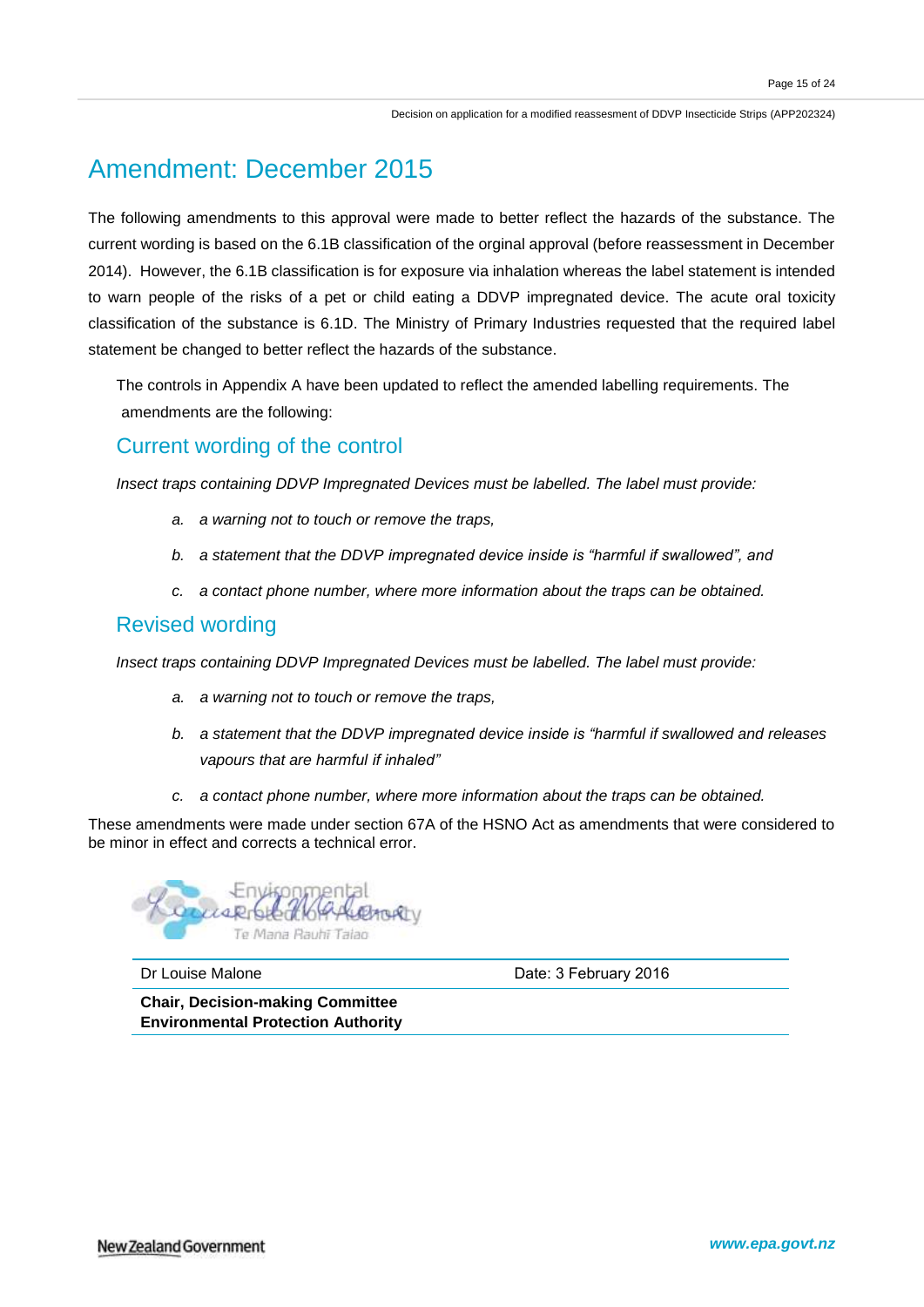# Appendix A: Controls applying to DDVP Impregnated Devices

The controls listed in this Appendix supersede the controls originally applied to the substance at the conclusion of EPA application HSR04011 and subsequent modifications during the organophosphate and carbonates reassessment. The controls for this substance apply for the indefinite duration of the approval of this substance. Please refer to the Hazardous Substances Regulations<sup>1</sup> for the requirements prescribed for each control*.*

#### **Table 6: Revised Controls– codes, regulations and variations**

| Code           | <b>Regulation</b> | <b>Description</b>                                                     | <b>Variation</b>                                                                                                                                                                                                                                                                                                                      |
|----------------|-------------------|------------------------------------------------------------------------|---------------------------------------------------------------------------------------------------------------------------------------------------------------------------------------------------------------------------------------------------------------------------------------------------------------------------------------|
| T1             | Regs 11 - 27      | Limiting exposure to toxic substances                                  | The following ADE is set:                                                                                                                                                                                                                                                                                                             |
|                |                   | through the setting of TELs                                            | ADE (dichlorvos) = $0.001$ mg/kg bw/day                                                                                                                                                                                                                                                                                               |
| T <sub>2</sub> | Regs 29, 30       | Controlling exposure in places of work<br>through the setting of WESs. | WES values have been set for dichlorvos as<br>detailed in the Workplace Exposure<br>Standards document:<br>http://www.business.govt.nz/worksafe/infor<br>mation-guidance/all-guidance-<br>items/workplace-exposure-standards-and-<br>biological-exposure-indices/workplace-<br>exposure-standards-and-biological-indices-<br>2013.pdf |
| T <sub>3</sub> | Regs 5(1), 6      | Requirements for keeping records of use                                |                                                                                                                                                                                                                                                                                                                                       |
| T <sub>4</sub> | Reg 7             | Requirements for equipment used to handle<br>substances                |                                                                                                                                                                                                                                                                                                                                       |
| T <sub>5</sub> | Reg 8             | Requirements for protective clothing and<br>equipment                  | (1A) Any person who is handling the<br>substance must meet the following<br>minimum standards for personal protective<br>equipment by wearing the following:                                                                                                                                                                          |
|                |                   |                                                                        | Chemical resistant gloves.<br>a.                                                                                                                                                                                                                                                                                                      |
|                |                   |                                                                        | Use of forceps when handling<br>b.<br>unpackaged DDVP Impregnated<br>Devices.                                                                                                                                                                                                                                                         |
|                |                   |                                                                        | <b>LABEL STATEMENT</b>                                                                                                                                                                                                                                                                                                                |
|                |                   |                                                                        | (1B) Where PPE is prescribed under (1), a<br>person must not supply a hazardous<br>substance to any other person unless the<br>substance label specifies the PPE required<br>to be used when handling the substance.                                                                                                                  |
|                |                   |                                                                        | (1C) A person who is in charge of a<br>hazardous substance must ensure that the                                                                                                                                                                                                                                                       |

### **Hazardous Substances (Classes 6, 8, and 9 Controls) Regulations 2001**

 $\overline{a}$ 

<sup>&</sup>lt;sup>1</sup> The regulations can be found on the New Zealand Legislation website[; http://www.legislation.co.nz](http://www.legislation.co.nz/)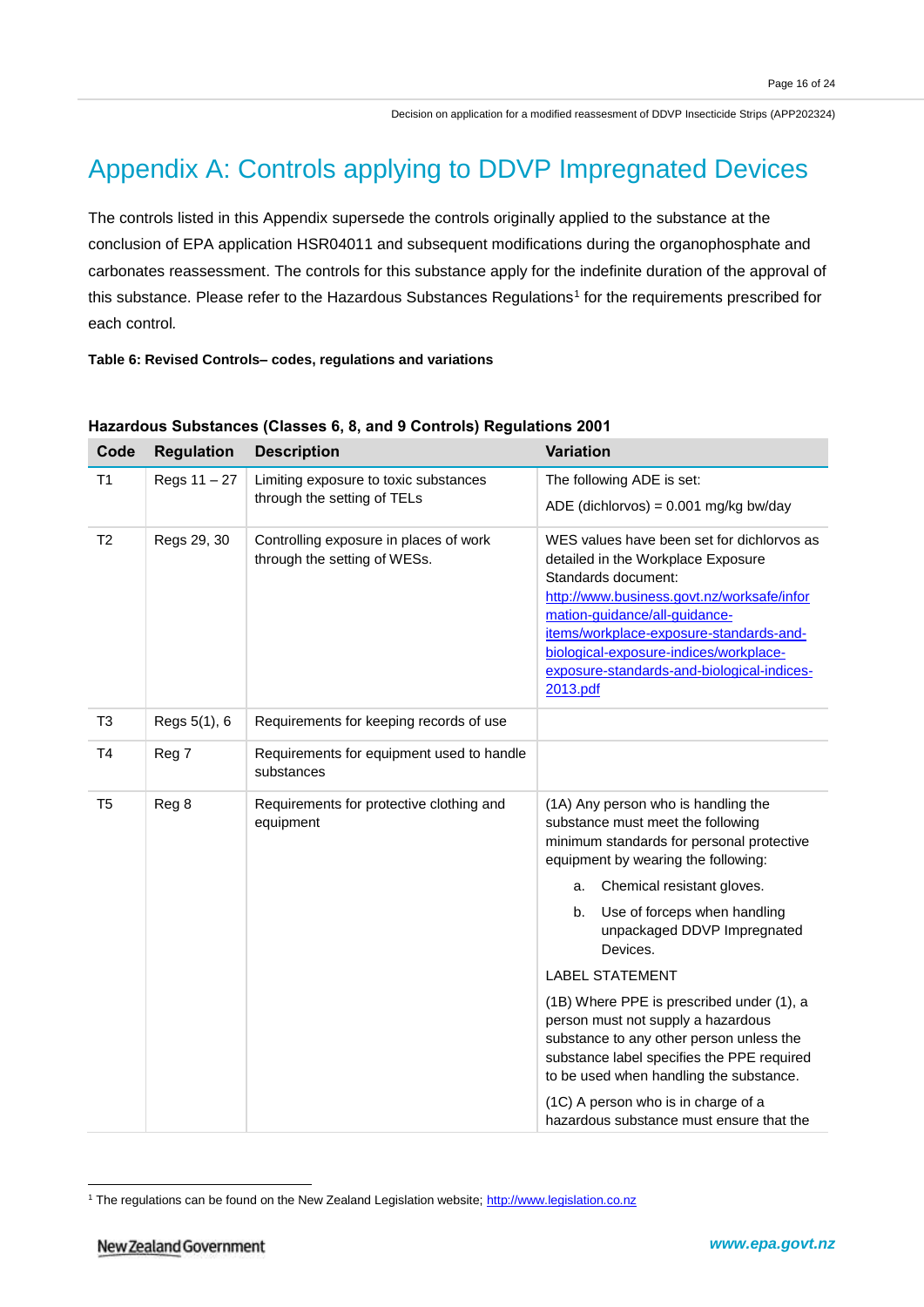| Code           | <b>Regulation</b> | <b>Description</b>                                                                                | <b>Variation</b>                                                             |
|----------------|-------------------|---------------------------------------------------------------------------------------------------|------------------------------------------------------------------------------|
|                |                   |                                                                                                   | substance label shows the information<br>required.                           |
| T6             | Reg 9             | Approved handler/security requirements for<br>certain toxic substances                            | This control only applies to the users of<br><b>DDVP Impregnated Devices</b> |
| T7             | Reg 10            | Restrictions on the carriage of toxic or<br>corrosive substances on passenger service<br>vehicles |                                                                              |
| E <sub>5</sub> | Regs 5(2), 6      | Requirements for keeping records of use                                                           |                                                                              |
| E6             | Reg 7             | Requirements for equipment used to handle<br>substances                                           |                                                                              |
| E7             | Reg 9             | Approved handler/security requirements for<br>certain ecotoxic substances                         | This control only applies to the users of<br>DDVP Impregnated Devices.       |

### **Hazardous Substances (Identification) Regulations 2001**

| Code         | <b>Regulation</b>                      | <b>Description</b>                                                                                                       | <b>Variation</b> |
|--------------|----------------------------------------|--------------------------------------------------------------------------------------------------------------------------|------------------|
| $\mathsf{I}$ | Regs 6, 7, 32<br>$-35, 36(1) -$<br>(7) | Identification requirements, duties of persons<br>in charge, accessibility, comprehensibility,<br>clarity and durability |                  |
| 13           | Reg 9                                  | Priority identifiers for ecotoxic substances                                                                             |                  |
| 8            | Reg 14                                 | Priority identifiers for toxic substances                                                                                |                  |
| 19           | Reg 18                                 | Secondary identifiers for all hazardous<br>substances                                                                    |                  |
| 111          | Reg 20                                 | Secondary identifiers for ecotoxic<br>substances                                                                         |                  |
| 116          | <b>Reg 25</b>                          | Secondary identifiers for toxic substances                                                                               |                  |
| 117          | Reg 26                                 | Use of generic names                                                                                                     |                  |
| 118          | Reg 27                                 | Requirements for using concentration<br>ranges                                                                           |                  |
| 119          | Regs 29 - 31                           | Additional information requirements,<br>including situations where substances are in<br>multiple packaging               |                  |
| 120          | Reg 36(8)                              | Durability of information for class 6.1<br>substances                                                                    |                  |
| 121          | Regs 37 -<br>$39, 47 - 50$             | General documentation requirements                                                                                       |                  |
| 123          | Reg 41                                 | Specific documentation requirements for<br>ecotoxic substances                                                           |                  |
| 128          | Reg 46                                 | Specific documentation requirements for<br>toxic substances                                                              |                  |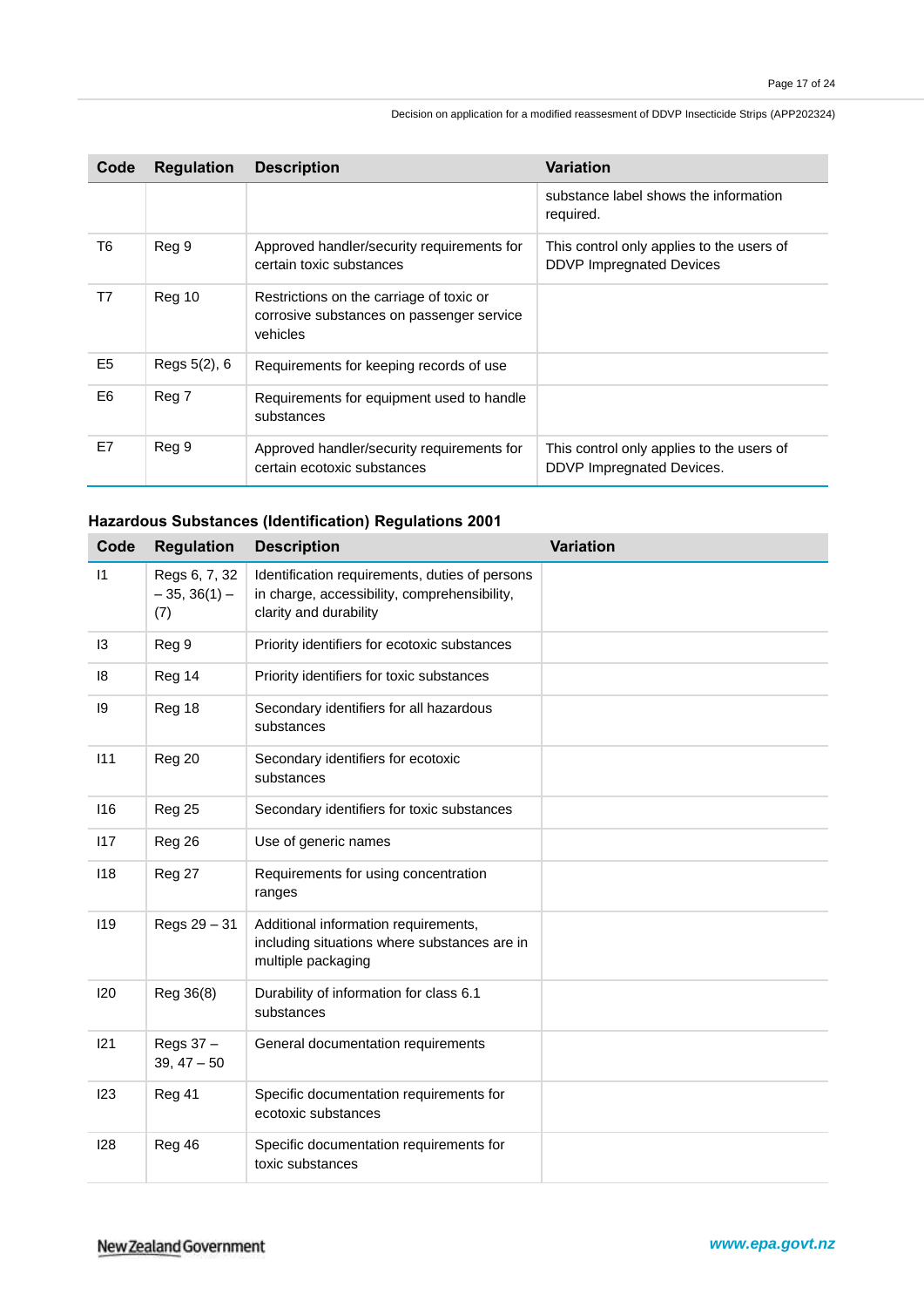| Code | Regulation    | <b>Description</b>                         | <b>Variation</b> |
|------|---------------|--------------------------------------------|------------------|
| 129  | Regs 51, 52   | Signage requirements                       |                  |
| 130  | <b>Reg 53</b> | Advertising corrosive and toxic substances |                  |

### **Hazardous Substances (Packaging) Regulations 2001**

| Code            | <b>Regulation</b>     | <b>Description</b>                                                                                                | <b>Variation</b> |
|-----------------|-----------------------|-------------------------------------------------------------------------------------------------------------------|------------------|
| P <sub>1</sub>  | Regs 5, 6,<br>7(1), 8 | General packaging requirements                                                                                    |                  |
| P <sub>3</sub>  | Reg 9                 | Criteria that allow substances to be<br>packaged to a standard not meeting Packing<br>Group I, II or III criteria |                  |
| P <sub>13</sub> | Reg 19                | Packaging requirements for toxic substances                                                                       |                  |
| PG <sub>3</sub> | Schedule 3            | Packaging requirements equivalent to UN<br>Packing Group III                                                      |                  |

### **Hazardous Substances (Disposal) Regulations 2001**

| Code | <b>Regulation</b> | <b>Description</b>                                                                                 | <b>Variation</b> |
|------|-------------------|----------------------------------------------------------------------------------------------------|------------------|
| D4   | Reg 8             | Disposal requirements for toxic and<br>corrosive substances                                        |                  |
| D6   | Reg 10            | Disposal requirements for packages                                                                 |                  |
| D7   | Regs 11, 12       | Information requirements for manufacturers,<br>importers and suppliers, and persons in<br>charge   |                  |
| D8   | Regs 13, 14       | Documentation requirements for<br>manufacturers, importers and suppliers, and<br>persons in charge |                  |

### **Hazardous Substances (Emergency Management) Regulations 2001**

| Code            | <b>Regulation</b>            | <b>Description</b>                                                                                    | <b>Variation</b> |
|-----------------|------------------------------|-------------------------------------------------------------------------------------------------------|------------------|
| EM <sub>1</sub> | Regs 6, 7, 9<br>$-11$        | Level 1 information requirements for<br>suppliers and persons in charge                               |                  |
| EM <sub>6</sub> | Reg 8(e)                     | Information requirements for toxic<br>substances                                                      |                  |
| EM7             | Reg 8(f)                     | Information requirements for ecotoxic<br>substances                                                   |                  |
| EM <sub>8</sub> | Regs $12 -$<br>$16, 18 - 20$ | Level 2 information requirements for<br>suppliers and persons in charge                               |                  |
| <b>EM11</b>     | Regs $25 - 34$               | Level 3 emergency management<br>requirements: duties of person in charge,<br>emergency response plans |                  |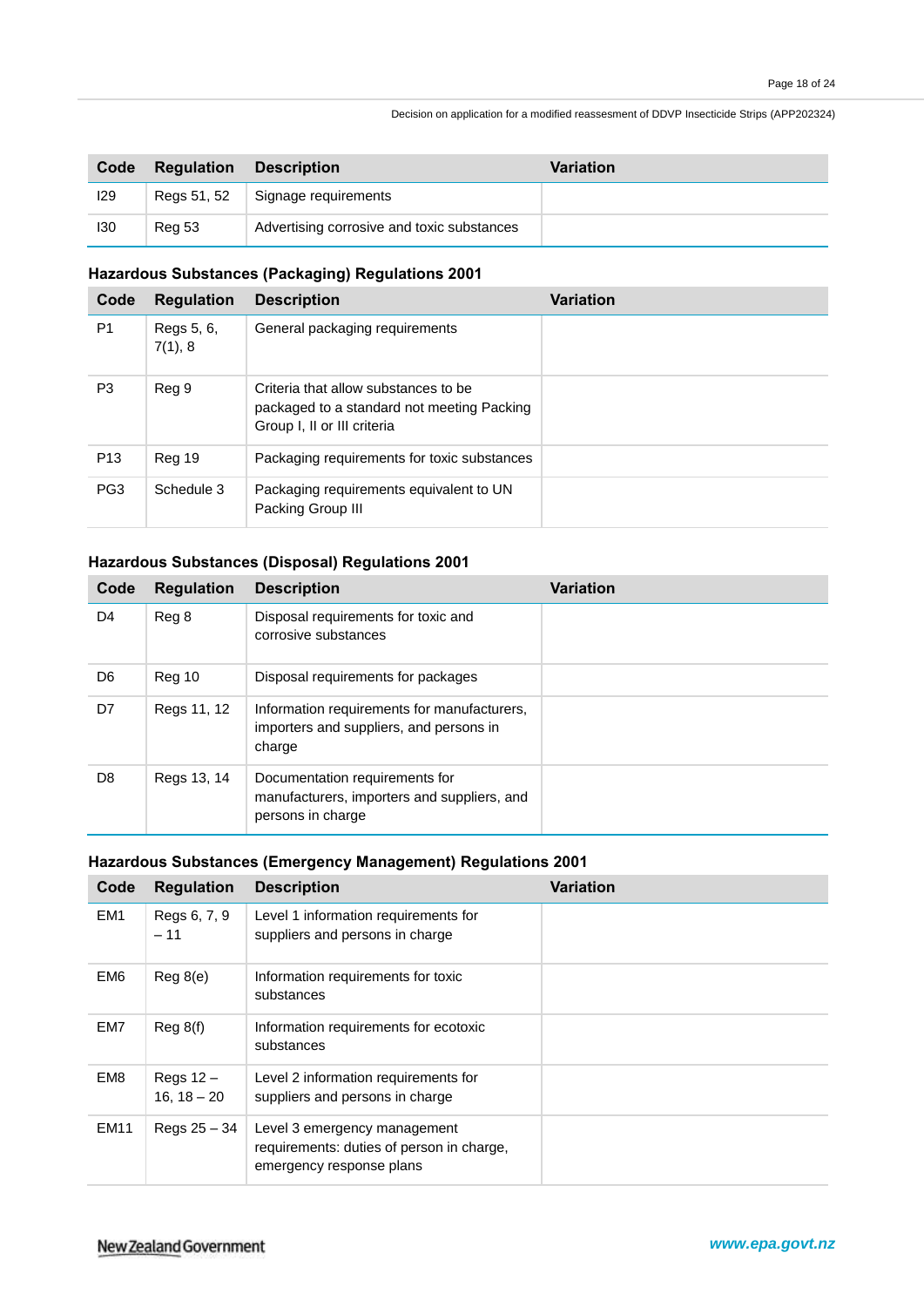| Code        | Regulation | <b>Description</b>                                    | Variation |
|-------------|------------|-------------------------------------------------------|-----------|
| <b>EM13</b> | Rea 42     | Level 3 emergency management<br>requirements: signage |           |

### **Hazardous Substances (Personnel Qualifications) Regulations 2001**

| Code | Regulation | <b>Description</b>                                                                              | Variation |
|------|------------|-------------------------------------------------------------------------------------------------|-----------|
| AH 1 | Reas $4-6$ | Approved Handler requirements (including<br>test certificate and qualification<br>requirements) |           |

## Additional controls

| Code               | <b>Regulation</b> | <b>Description</b>                                           | <b>Variation</b>                                                                                                                                                                                                                                                                                                                                                                                               |
|--------------------|-------------------|--------------------------------------------------------------|----------------------------------------------------------------------------------------------------------------------------------------------------------------------------------------------------------------------------------------------------------------------------------------------------------------------------------------------------------------------------------------------------------------|
| Water              | 77A               | The substance must not be applied<br>into or onto water.     |                                                                                                                                                                                                                                                                                                                                                                                                                |
| App Rate           | 77A               | A maximum application rate is set for<br>this substance.     | The maximum amount of dichlorvos in each<br>DDVP Impregnated Device must not exceed<br>22% by weight and 0.72 g of dichlorvos.                                                                                                                                                                                                                                                                                 |
| OPC <sub>R15</sub> | 77A               | <b>CONTROL R-15: Transportation</b><br>restriction           | No person shall transport the substance in a<br>vehicle unless the substance is contained<br>$in-$<br>a sealed, unopened sachet; or<br>a.<br>an airtight container.<br>b.                                                                                                                                                                                                                                      |
| Use                | 77A               | A restriction has been placed on the<br>use of the substance | DDVP Impregnated Devices shall only be<br>imported by the Ministry for Primary<br>Industries and shall only be used in outdoor<br>insect traps in biosecurity monitoring<br>programmes.                                                                                                                                                                                                                        |
| Use                | 77A               | A restriction has been placed on the<br>use of the substance | DDVP Impregnated Devices must only be<br>used in closed container insect traps.                                                                                                                                                                                                                                                                                                                                |
| Use                | 77A               | A restriction has been placed on the<br>use of the substance | Insect traps containing DDVP Impregnated<br>Devices must be labelled. The label must<br>provide:<br>a warning not to touch or remove the<br>a.<br>traps,<br>a statement that the DDVP impregnated<br>b.<br>device inside is "harmful if swallowed and<br>releases vapours that are harmful if<br>inhaled"<br>a contact phone number, where more<br>c.<br>information about the traps can be<br>obtained.<br>a. |
| Use                | 77A               | A restriction has been placed on the<br>use of the substance | Insect traps containing DDVP Impregnated<br>Devices located in public places must be                                                                                                                                                                                                                                                                                                                           |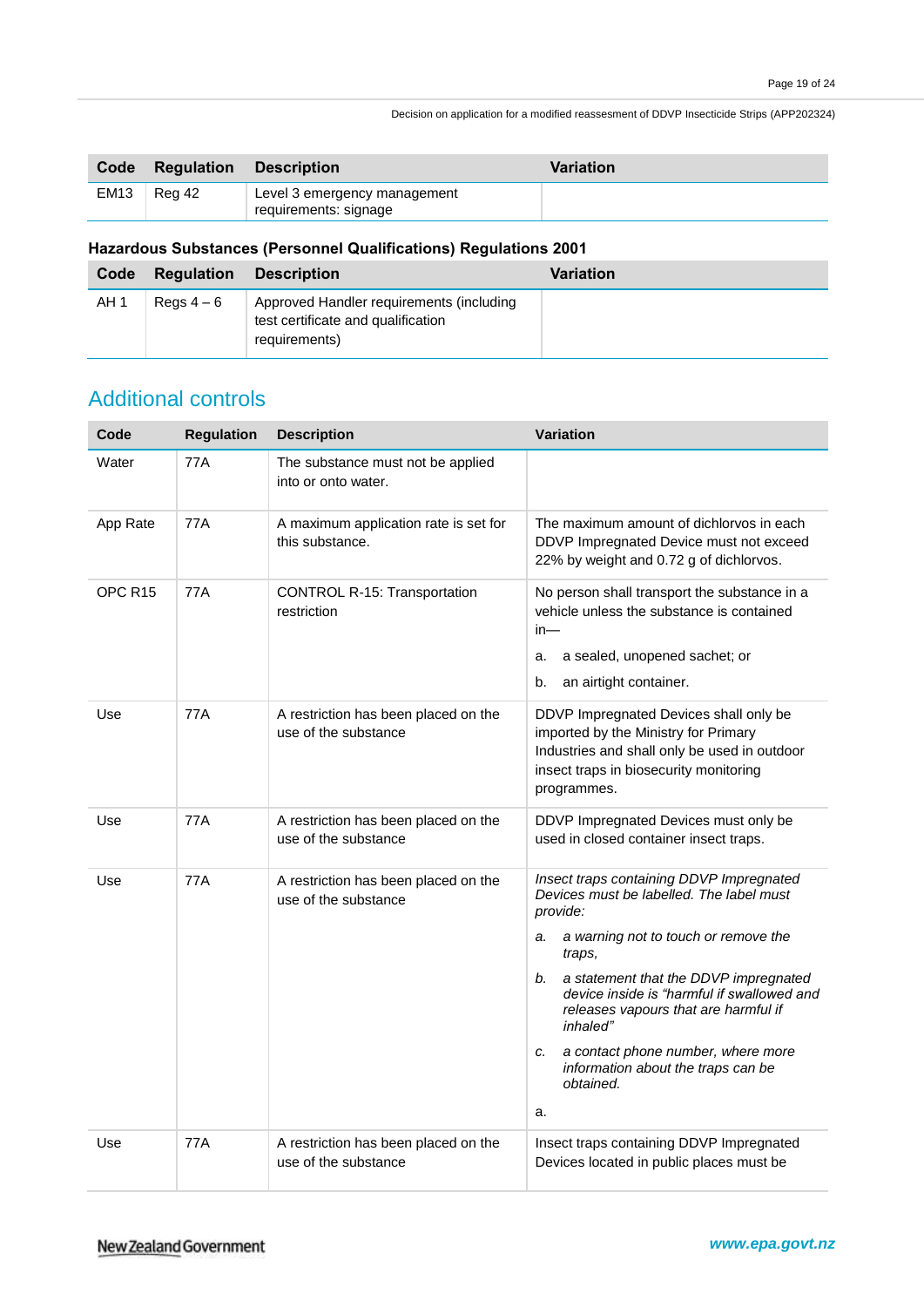| Code          | <b>Regulation</b> | <b>Description</b>                                           | <b>Variation</b>                                                                                                                                                                                                                                                                                                                                  |
|---------------|-------------------|--------------------------------------------------------------|---------------------------------------------------------------------------------------------------------------------------------------------------------------------------------------------------------------------------------------------------------------------------------------------------------------------------------------------------|
|               |                   |                                                              | positioned in a way that minimises public<br>interaction with the trap.                                                                                                                                                                                                                                                                           |
| Use           | 77A               | A restriction has been placed on the<br>use of the substance | When insect traps containing DDVP<br>Impregnated Devices are placed on a<br>residential property the occupier/s of the<br>property must be provided with information<br>about the hazards of DDVP including a<br>warning that the DDVP impregnated Device<br>could be "harmful if swallowed and releases<br>vapours that are harmful if inhaled". |
| Use           | <b>77A</b>        | A restriction has been placed on the<br>use of the substance | When insect traps containing DDVP<br>Impregnated Devices are located on a<br>residential property or in a public place the<br>trap must be positioned or designed in a way<br>that prevents the DDVP Impregnated Device<br>being accessed by children under 5 years old.                                                                          |
| Max<br>Impure | 77A               |                                                              | The maximum level of chloral (CAS 75-87-6),<br>in the dichlorvos component of this substance<br>must not exceed 5% by weight.                                                                                                                                                                                                                     |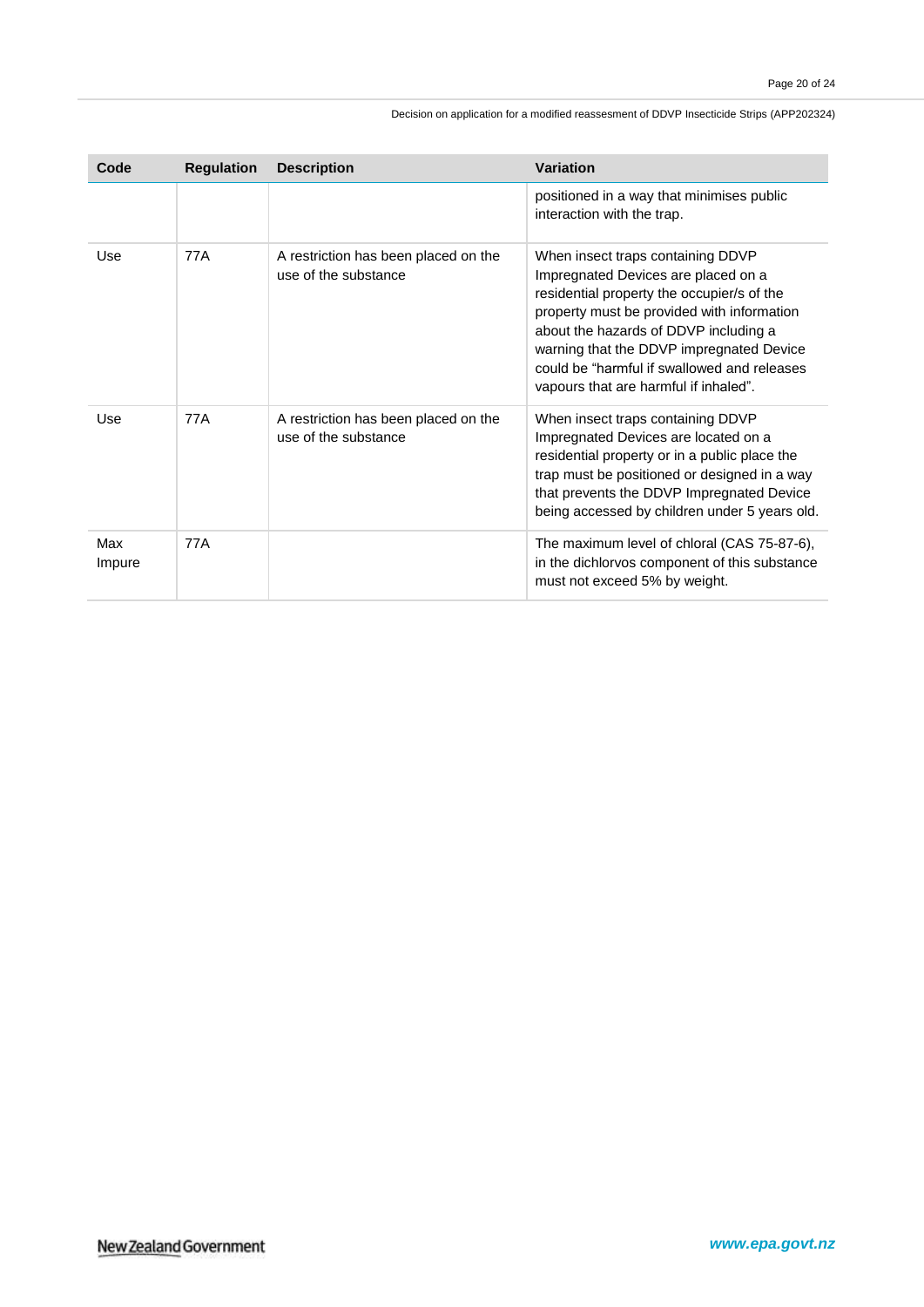# Appendix B: Standard terms and abbreviations

| ai           | active ingredient                                                              |
|--------------|--------------------------------------------------------------------------------|
| <b>ALD50</b> | approximate median lethal dose,<br>50%                                         |
| <b>AOEL</b>  | acceptable operator exposure level                                             |
| <b>ARfD</b>  | acute reference dose                                                           |
| as           | active substance                                                               |
| <b>BCF</b>   | bioconcentration factor                                                        |
| bfa          | body fluid assay                                                               |
| <b>BOD</b>   | biological oxygen demand                                                       |
| <b>BSAF</b>  | biota-sediment accumulation factor                                             |
| bw           | body weight                                                                    |
| с            | centi- $(x10^{-2})$                                                            |
| CА           | controlled atmosphere                                                          |
| СI           | confidence interval                                                            |
| <b>CL</b>    | confidence limits                                                              |
| <b>CNS</b>   | central nervous system                                                         |
| COD          | chemical oxygen demand                                                         |
| <b>DFR</b>   | dislodgeable foliar residue                                                    |
| DO           | dissolved oxygen                                                               |
| <b>DOC</b>   | dissolved organic carbon                                                       |
| <b>DT50</b>  | period required for 50 percent<br>dissipation (define method of<br>estimation) |
| <b>DT90</b>  | period required for 90 percent<br>dissipation (define method of<br>estimation) |
| dw           | dry weight                                                                     |
| <b>ED50</b>  | median effective dose                                                          |
| <b>ERC</b>   | environmentally relevant<br>concentration                                      |

| F              | field                                                                               |
|----------------|-------------------------------------------------------------------------------------|
| F0             | parental generation                                                                 |
| F1             | filial generation, first                                                            |
| F2             | filial generation, second                                                           |
| fp             | freezing point                                                                      |
| G              | glasshouse                                                                          |
| <b>GAP</b>     | good agricultural practice                                                          |
| GC             | gas chromatography                                                                  |
| GC-EC          | gas chromatography with electron<br>capture detector                                |
| <b>GC-FID</b>  | gas chromatography with flame<br>ionization detector                                |
| <b>GC-MS</b>   | gas chromatography-mass<br>spectrometry                                             |
| <b>GC-MSD</b>  | gas chromatography with mass-<br>selective detection                                |
| GLC            | gas liquid chromatography                                                           |
| GLP            | good laboratory practice                                                            |
| GМ             | geometric mean                                                                      |
| н              | Henry's Law constant (calculated as<br>a unitless value) (see also K)               |
| ha             | hectare                                                                             |
| Нb             | haemoglobin                                                                         |
| HCG            | human chorionic gonadotropin                                                        |
| Hct            | haematocrit                                                                         |
| <b>HPLC</b>    | high pressure liquid<br>chromatography or high<br>performance liquid chromatography |
| <b>HPLC-MS</b> | high pressure liquid<br>chromatography - mass<br>spectrometry                       |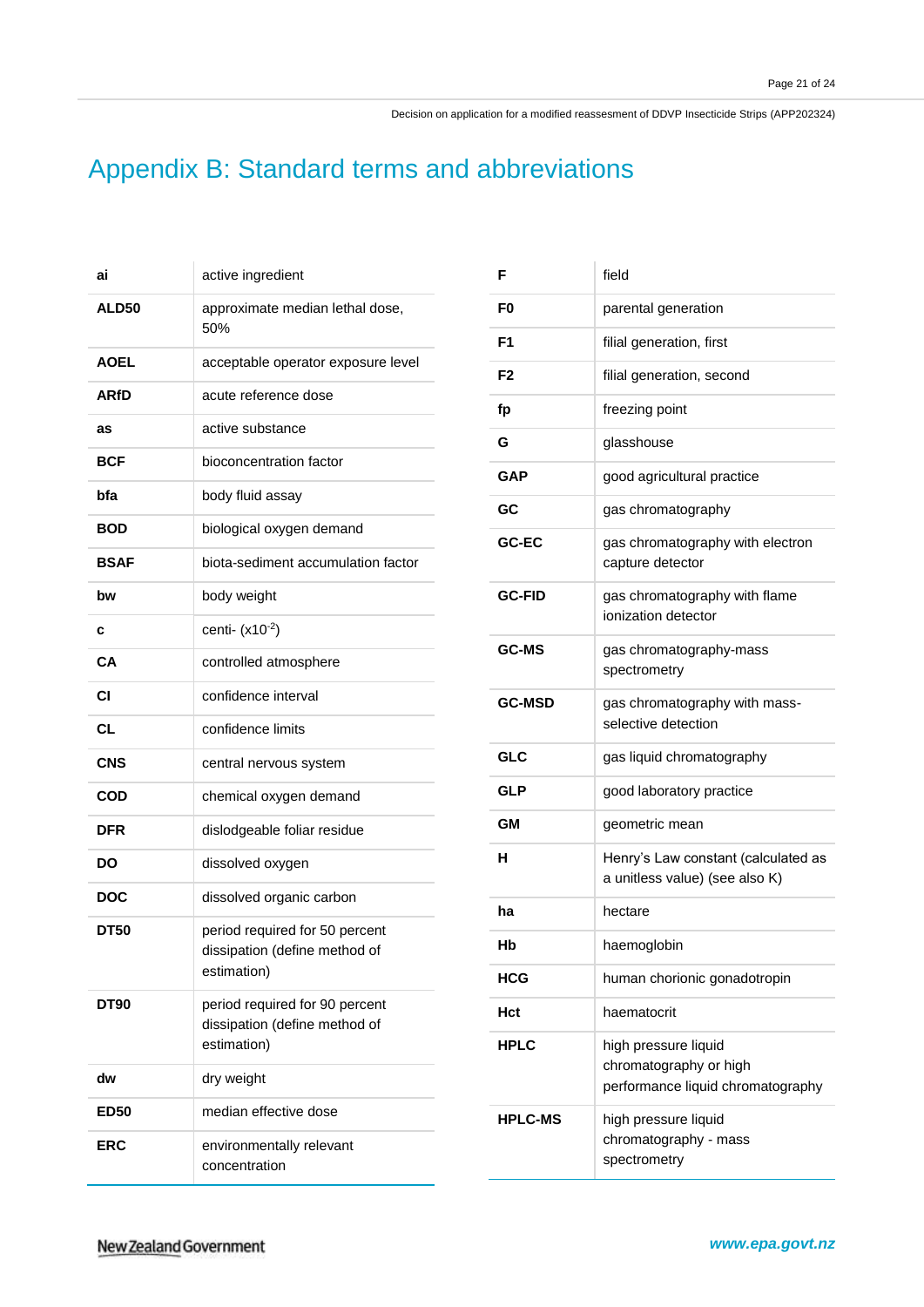| ı               | indoor                                                                                      |
|-----------------|---------------------------------------------------------------------------------------------|
| 150             | inhibitory dose, 50%                                                                        |
| <b>IC50</b>     | median immobilization<br>concentration or median inhibitory<br>concentration 6              |
| ID              | ionization detector                                                                         |
| Im              | intramuscular                                                                               |
| inh             | inhalation                                                                                  |
| ip              | intraperitoneal                                                                             |
| IPM             | integrated pest management                                                                  |
| iv              | intravenous                                                                                 |
| <b>IVF</b>      | in vitro fertilization                                                                      |
| κ               | Kelvin or Henry's Law constant (in<br>atmospheres per cubic meter per<br>mole) (see also H) |
| Kads            | adsorption constant                                                                         |
| Kdes            | apparent desorption coefficient                                                             |
| Koc             | organic carbon adsorption<br>coefficient                                                    |
| Kom             | organic matter adsorption<br>coefficient                                                    |
| kg              | kilogram                                                                                    |
| LC              | liquid chromatography                                                                       |
| LC-MS           | liquid chromatography- mass<br>spectrometry                                                 |
| <b>LC50</b>     | lethal concentration, median                                                                |
| <b>LCA</b>      | life cycle analysis                                                                         |
| <b>LC-MS-MS</b> | liquid chromatography with tandem<br>mass spectrometry                                      |
| <b>LD50</b>     | lethal dose, median; dosis letalis<br>media                                                 |
| LDH             | lactate dehydrogenase                                                                       |
| <b>LOAEC</b>    | lowest observable adverse effect<br>concentration                                           |

| LOAEL        | lowest observable adverse effect<br>level   |
|--------------|---------------------------------------------|
| LOD          | limit of detection                          |
| LOEC         | lowest observable effect<br>concentration   |
| LOEL         | lowest observable effect level              |
| I OQ         | limit of quantification<br>(determination)  |
| <b>LPLC</b>  | low pressure liquid chromatography          |
| <b>LSC</b>   | liquid scintillation counting or<br>counter |
| LSS          | liquid scintillation spectrometry           |
| LT           | lethal threshold                            |
| м            | molar                                       |
| րm           | micrometer (micron)                         |
| MDL          | method detection limit                      |
| <b>MFO</b>   | mixed function oxidase                      |
| րց           | microgram                                   |
| <b>MLT</b>   | median lethal time                          |
| MLD          | median lethal dose                          |
| mol          | Mole(s)                                     |
| MOS          | margin of safety                            |
| mp           | melting point                               |
| ΜS           | mass spectrometry                           |
| <b>MSDS</b>  | material safety data sheet                  |
| <b>NAEL</b>  | no adverse effect level                     |
| nd           | not detected                                |
| NEL          | no effect level                             |
| ng           | nanogram                                    |
| nm           | nanometer                                   |
| NOAEC        | no observed adverse effect<br>concentration |
| <b>NOAEL</b> | no observed adverse effect level            |